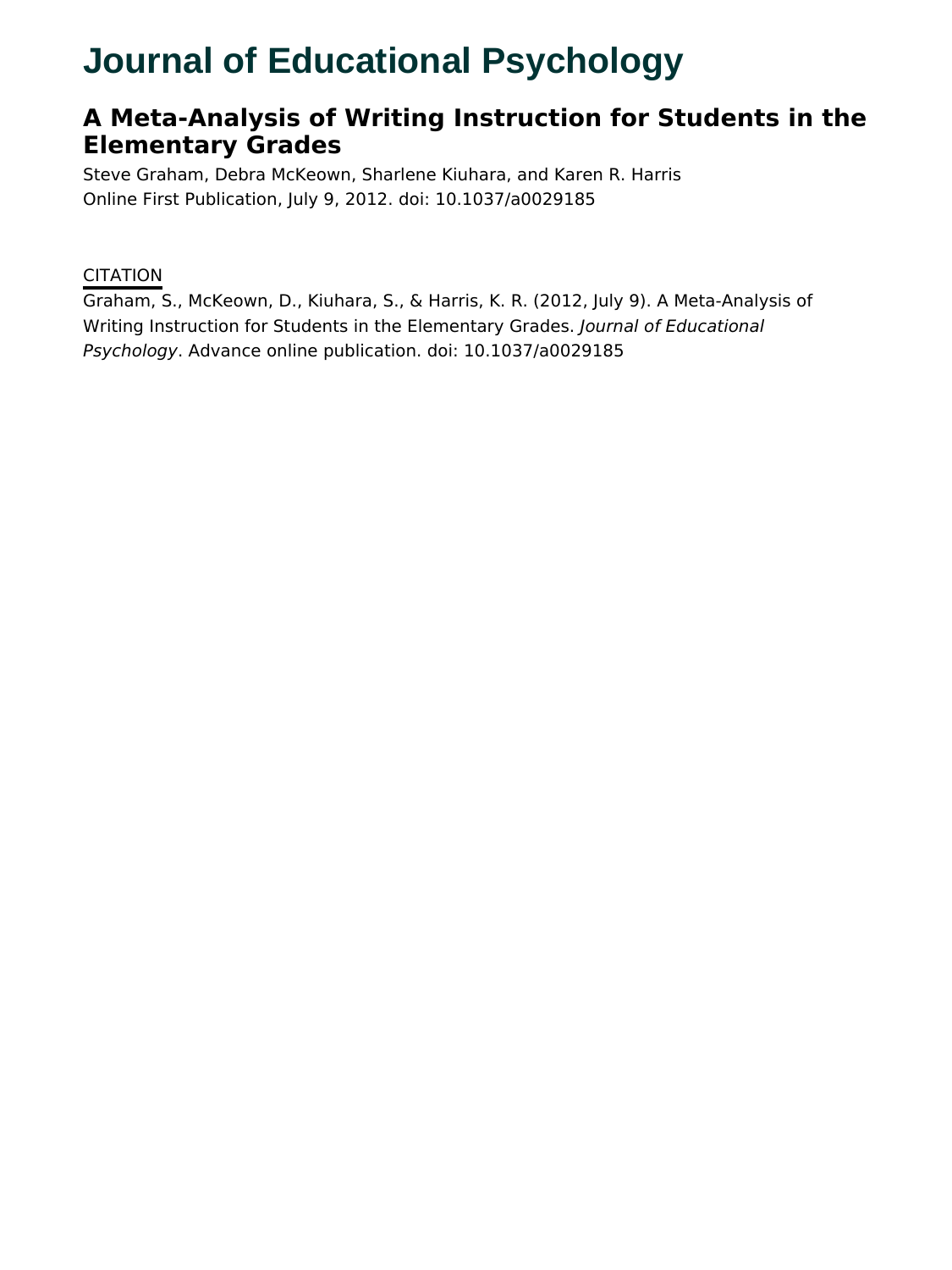# **THIS ARTICLE HAS BEEN CORRECTED. SEE LAST PAGE**

# A Meta-Analysis of Writing Instruction for Students in the Elementary Grades

Steve Graham Arizona State University

Debra McKeown Georgia State University

Sharlene Kiuhara Westminister College

Karen R. Harris Arizona State University

In an effort to identify effective instructional practices for teaching writing to elementary grade students, we conducted a meta-analysis of the writing intervention literature, focusing our efforts on true and quasi-experiments. We located 115 documents that included the statistics for computing an effect size (ES). We calculated an average weighted ES for 13 writing interventions. To be included in the analysis, a writing intervention had to be tested in 4 studies. Six writing interventions involved explicitly teaching writing processes, skills, or knowledge. All but 1 of these interventions (grammar instruction) produced a statistically significant effect: strategy instruction ( $ES = 1.02$ ), adding self-regulation to strategy instruction (ES = 0.50), text structure instruction (ES = 0.59), creativity/imagery instruction (ES = 0.70), and teaching transcription skills ( $ES = 0.55$ ). Four writing interventions involved procedures for scaffolding or supporting students' writing. Each of these interventions produced statistically significant effects: prewriting activities (ES = 0.54), peer assistance when writing (ES = 0.89), product goals (ES = 0.76), and assessing writing (0.42). We also found that word processing (ES =  $0.47$ ), extra writing (ES = 0.30), and comprehensive writing programs ( $ES = 0.42$ ) resulted in a statistically significant improvement in the quality of students' writing. Moderator analyses revealed that the self-regulated strategy development model ( $ES = 1.17$ ) and process approach to writing instruction ( $ES = 0.40$ ) improved how well students wrote.

*Keywords:* writing, composition, meta-analysis, instruction, elementary grades

*Supplemental materials:* http://dx.doi.org/10.1037/a0029185.supp

The development of the Common Core State Standards (CCSS; National Governors Association & Council of Chief School Officers, 2010) has made writing and the teaching of writing an integral part of the school reform movement in the United States (Graham, in press). Learning how to write and using writing as a tool for learning received considerable emphasis in CCSS. This document provided benchmarks for a variety of writing skills and applications students are expected to master at each grade and across grades. In the elementary grades, this includes spelling, handwriting, typing, sentence construction (including grammar

skills), and strategies for planning and revising. It also includes writing different types of text (persuasive, narrative, and informative), writing for different purposes (facilitate text comprehension and content learning), and using technology to support writing. If elementary grade teachers are to meet CCSS for writing, they need effective instructional tools.

#### **Purpose of the Current Review**

A useful approach for identifying instructional practices that have the power to transform students' writing is to conduct systematic reviews of writing intervention research. The systematic approach we applied in this review is meta-analysis. This method of review is used to summarize the magnitude and directions of the effects obtained in a set of empirical research studies (Lipsey & Wilson, 2001). In this article, we present a comprehensive metaanalysis of experimental and quasi-experimental writing studies conducted with elementary grade students. The purpose of this review was to identify effective practices for teaching writing to these children. Meta-analysis is well suited to this purpose, as it provides an estimate of a "treatment's effect under conditions that typify studies in the literature" (Bangert-Drowns, Hurley, & Wilkinson, 2004, p. 34).

A review identifying effective writing practices at the elementary level is needed for three reasons. First, studies of teachers'

Steve Graham, Mary Lou Fulton Teachers College, Arizona State University; Debra McKeown, School of Education, Georgia State University; Sharlene Kiuhara, School of Education, Westminster College; Karen R. Harris, Mary Lou Fulton Teachers College, Arizona State University.

Steve Graham and Karen R. Harris are authors of some of the studies reviewed in this meta-analysis. Harris developed the self-regulated strategy development (SRSD) model tested in 14 studies included in the review, and Harris and Graham developed a number of the strategies used in the SRSD studies. The lesson plans and instructional procedures used in SRSD studies are published in two books for teachers. Graham and Harris are authors of these two books.

Correspondence concerning this article should be addressed to Steve Graham. E-mail: steve.graham@asu.edu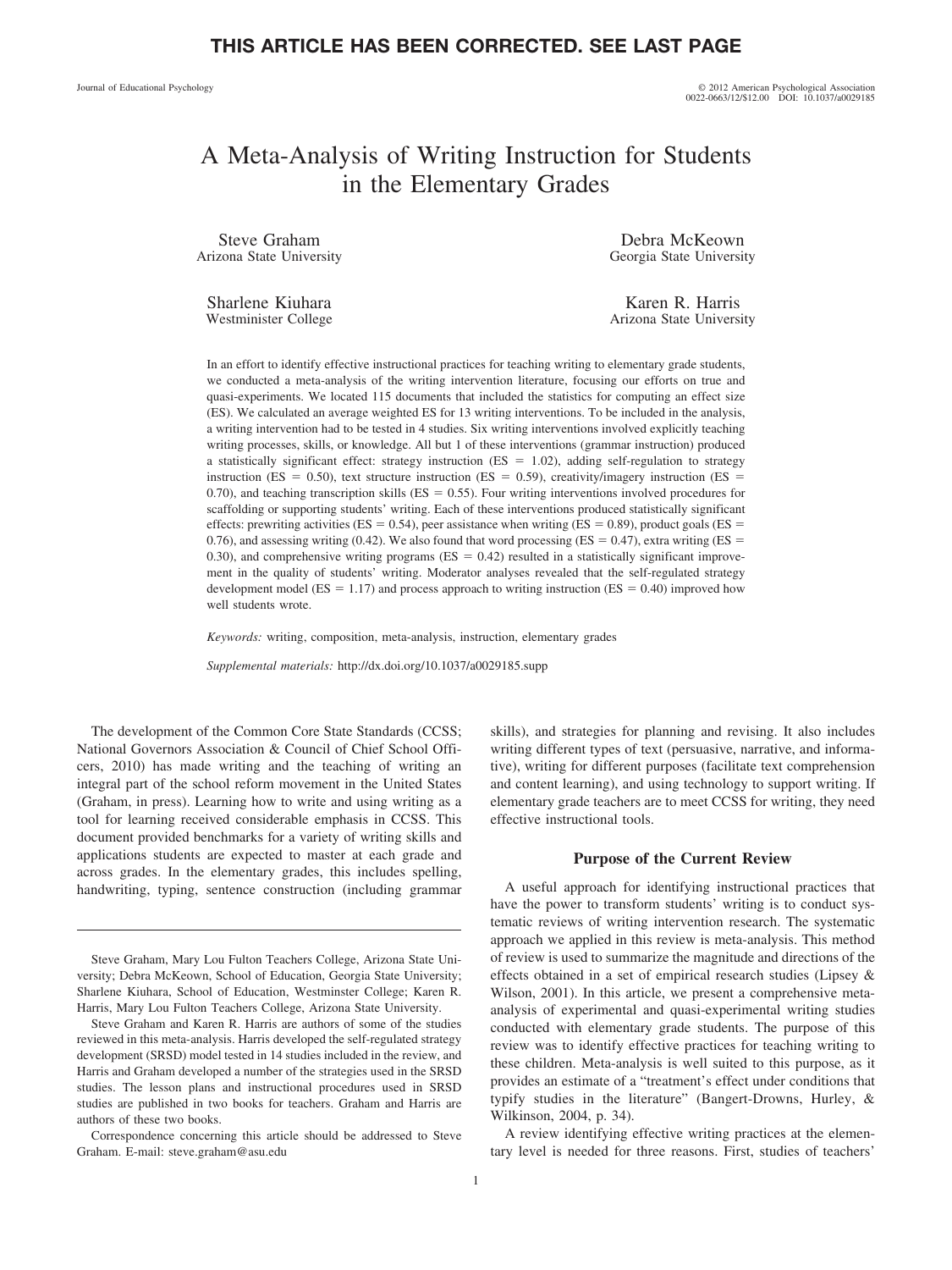practices have raised serious concerns about the quality of writing instruction received by students in the elementary grades (e.g., Fisher & Hebert, 1990; Gilbert & Graham, 2010). Thus, it is important to identify writing treatments with evidence of effectiveness, as this provides elementary teachers with instructional practices that can potentially improve the quality of their instruction and their students' writing. Second, there is a growing consensus that waiting until later grades to address literacy problems that have their origin in earlier grades is not successful (Slavin, Madden, & Karweit, 1989). Applying evidence-based writing practices with elementary grade students should reduce the number of youths who reach middle school and do not write well enough to meet grade-level demands (Harris, Graham, & Mason, 2006). Third, there is no comprehensive meta-analysis of writing treatments conducted just with elementary grade students.

## **Previous Meta-Analyses in Writing**

During the last 30 years, researchers have undertaken a number of meta-analyses of true and quasi-experiments to identify effective practices for writing instruction. Some of these reviews focused on a single writing treatment, finding that teaching strategies for planning or revising (Graham, 2006a; Graham & Harris, 2003), word processing (Bangert-Drowns, 1993; Goldberg, Russell, & Cook, 2003; Morphy & Graham, 2012), and the process approach to writing (Graham & Sandmel, 2011) improved the overall quality of text produced by typical and, in most cases, struggling writers. Other reviews focused more broadly, examining the effectiveness of multiple writing treatments at specific grades. Hillocks (1986) conducted a review of writing interventions with students in Grade 3 through college, whereas Graham and Perin (2007a, 2007c) limited their review to writing treatments applied in Grades 4–12.

Although the meta-analyses conducted by Hillocks (1986) and Graham and Perin (2007a, 2007c) were conducted almost 20 years apart and differed somewhat in terms of grade level, there was some overlap in their findings. In both reviews grammar instruction was ineffective in improving writing, but sentence-combining instruction, study and emulation of good models of writing, and inquiry activities improved the quality of students' writing. Hillocks also found that students' writing improved when they evaluated writing using a writing guide or scale, whereas Graham and Perin reported that the process approach to writing instruction, strategy instruction, summarization, prewriting activities, peer assistance, setting product goals, and word processing positively enhanced the quality of students' writing.

The current meta-analysis has the greatest overlap with Graham and Perin's (2007a, 2007c) review. They conducted a metaanalysis of writing treatments tested with true and quasiexperiments with students in Grades 4–12. Their outcome measure was writing quality, and studies were only included in the analysis if quality was reliably measured. They excluded studies conducted in special schools for students with disabilities (e.g., schools for the deaf). Finally, they only calculated an average weighted effect size (ES) for a writing treatment if it had been tested in four investigations. This meta-analysis applied these same principles, except it did not include studies conducted with middle and high school students. Despite these similarities, there was only modest overlap in the studies included in this review and the one by Graham and Perin (35 of 115 articles, or 30%).

A second difference between this and the Graham and Perin (2007a, 2007c) review was that quasi-experiments had to assess writing quality at pretest to be included in this meta-analysis, since students were not randomly assigned to conditions (allowing us to adjust for any pretest differences). A third difference was that effects from all quasi-experiments in this review were adjusted for possible data clustering due to hierarchical nesting of data (i.e., researchers assigned classes to treatment or control conditions but then examined student-level effects).

In summary, the primary research question guiding this review was, What writing treatments improve the quality of writing produced by students in the elementary grades? The findings from this meta-analysis have important theoretical implications for writing development. Drawing on a general model of development proposed by Alexander (1997), Graham (2006b) argued that writing strategies, knowledge, skills, and motivation play an important role in students' growth as writers. This meta-analysis provides evidence on the veracity of this claim, at least in part, as some of the treatments evaluated are specifically designed to improve writing strategies, knowledge, or skills. If a treatment designed to enhance knowledge of text structure, for example, improves writing quality, then the theoretical role of knowledge in writing development is supported.

#### **Method**

#### **Study Inclusion and Exclusion Criteria**

A study had to meet the following criteria to be included in this meta-analysis: (a) was a true experiment (random assignment to conditions) or a quasi-experiment, (b) involved students who were attending an elementary school (in some studies elementary schools included students in Grades 1–5, whereas in other studies elementary schools included Grade 6), (c) contained a treatment group that received a writing intervention, (d) included a measure of writing quality at posttest (quasi-experiments had to include a comparable pretest quality measure, and studies were excluded if interrater reliability of quality was not established or was less than .60), (e) was presented in English, and (f) contained the statistics necessary to compute a weighted ES (or statistics were obtained from the authors). Studies were excluded if the writing treatment took place in a special school for students with disabilities (e.g., school for the deaf), as the purpose of the review was to draw conclusions for more typical school settings.

#### **Search Strategies Used to Locate Studies**

Four search strategies were applied. First, 95 electronic searches (ending in October 2010) were conducted (ERIC, PsycINFO, Education Abstracts, ProQuest, and Dissertation Abstracts). These involved the following keywords combined with writing and composition: *peer collaboration*, *peer revising*, *peer planning*, *peers*, *summary*, *summary instruction*, *summary strategies*, *motivation*, *motivation and instruction*, *technology*, *speech synthesis*, *spell checkers*, *strategy instruction*, *sentence combining*, *dictation*, *goal setting*, *genre*, *free writing*, *writer's workshop*, *process writing*, *process approach*, *self-monitoring*, *self-evaluation*, *national writing project*, *assessment*, *evaluative scales*, *usage*, *imagery*, *creativity*, *mechanics*, *grammar*, *inquiry*, *models*, *collaborative learn-*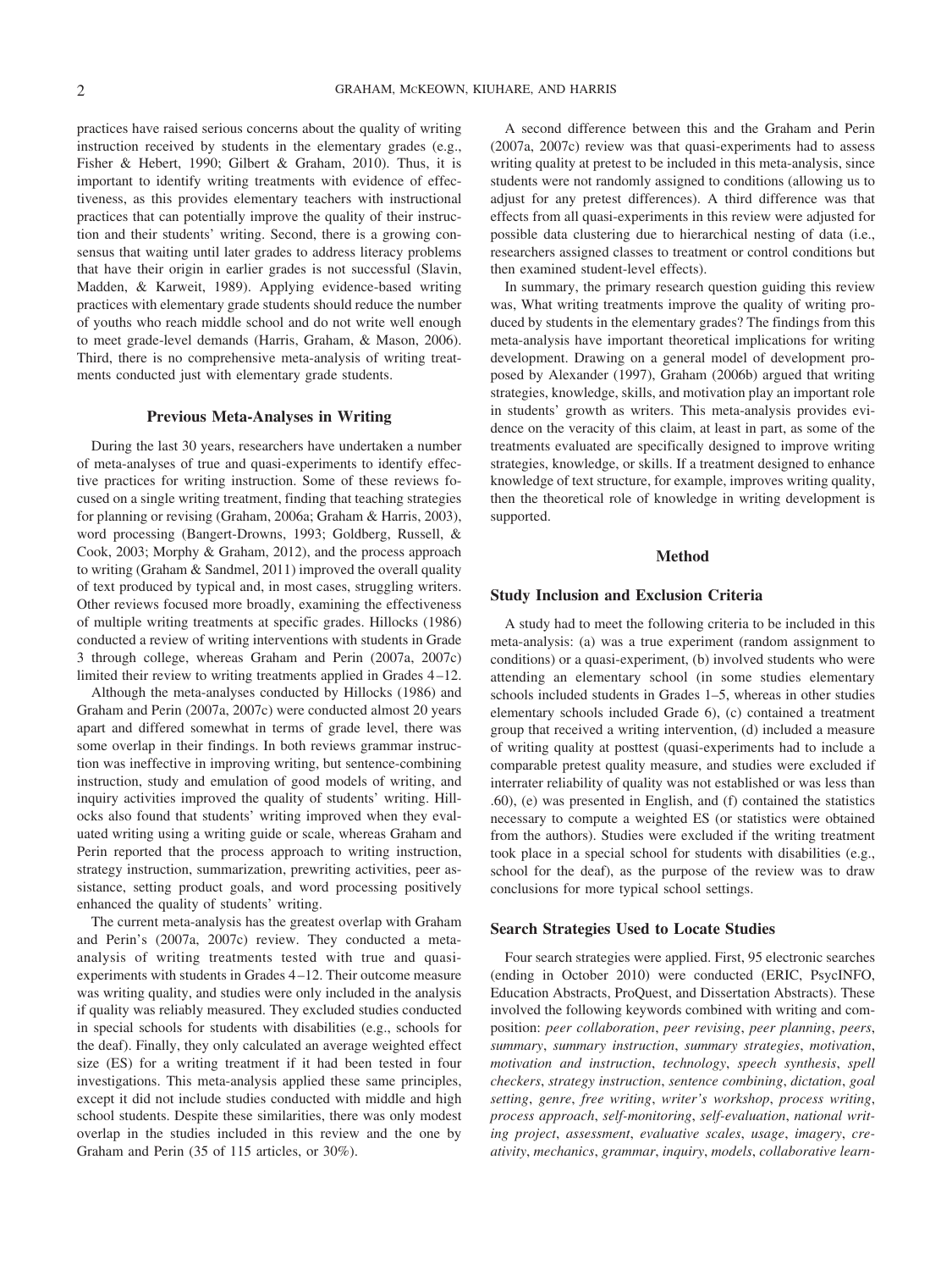*ing*, *spelling instruction*, *handwriting instruction*, *word processing*, *word processor*. Over 12,000 abstract and titles were identified. Each was read by the first author, and if the item looked promising, it was obtained.

Second, the following 18 journals were hand searched: *American Educational Research Journal*, *Assessing Writing*, *Contemporary Educational Psychology*, *Elementary School Journal*, *Exceptional Children*, *Journal of Educational Psychology*, *Journal of Educational Research*, *Journal of Experimental Education*, *Journal of Learning Disabilities*, *Journal of Literacy*, *Journal of Special Education*, *Learning Disability Quarterly*, *Learning Disabilities Research and Practice*, *Reading and Writing*, *Reading and Writing Quarterly*, *Reading Research Quarterly*, *Research in the Teaching of Writing*, and *Written Communication*. Third, pertinent references from previous writing meta-analyses (i.e., Bangert-Drowns, 1993; Goldberg et al., 2003; Graham, 2006a; Graham & Harris, 2003; Graham & Hebert, 2010; Graham & Perin, 2007c; Graham & Sandmel, 2011; Hillocks, 1986; Morphy & Graham, 2012) were examined. Fourth, reference lists of obtained articles were searched.

Of 424 documents collected, 115 articles were found that met inclusion and exclusion criteria. The interrater reliabilities of the quality writing measures in the studies included in this metaanalysis were generally strong. Correlations between two or more raters' scores were used to calculate reliability in 68% of studies, with a median reliability of .86 and a range of .62–.97 (reliability was .80 or greater in 88% of studies, and reliability was in the .60s in only two studies). Percent of exact agreement was applied in 22% of studies, with a median of 90% agreement and a range of 70%–97% (reliability was 80% or greater in 89% of studies). Seven percent of studies used percent of agreement within a single point to calculate reliability, with a median of 96.5% and a range of 80%–100% (all but one study was above 90%). Finally, three studies calculated coefficient alphas, with a median coefficient of .92 and a range of .76–.93.

#### **Categorizing Studies Into Treatment Conditions**

**Step 1.** First, each study was read by the first author and placed (if possible) into one of the 14 writing treatment categories identified by Graham and Perin (2007a). This included the process approach to writing instruction defined as involving extended opportunities for writing; writing for real audiences; engaging in cycles of planning, translating, and reviewing; personal responsibility and ownership of writing projects; high levels of student interactions; creation of a supportive writing environment; selfreflection and evaluation; personalized individual assistance and instruction; and in some instances more systematic instruction. Categorization also included four treatments where explicit teaching of skills, process, or knowledge occurred. These were grammar instruction (e.g., students systematically studied parts of speech, diagrammed sentences, and so forth), sentence combining (students were taught to construct more complex sentences through exercises where two or more basic sentences are combined into a single sentence), strategy instruction (the teacher modeled how to use specific strategies for planning, revising, and/or editing text; students practiced applying the target strategies in at least three sessions, with the goal of using these strategies independently), and text structure instruction (students taught knowledge about the

structure of specific types of text, such as stories or persuasive essays).

There were seven categories that studies were placed in that involved procedures for scaffolding students' writing: prewriting activities (students engaged in activities, like using a semantic web, to generate or organize ideas for their papers), inquiry (students engaged in activities to develop ideas for a particular writing task by analyzing immediate and concrete data), procedural facilitation (students were provided with external supports, such as prompts or hints, to facilitate one or more processes such as planning or revising), peer assistance (students worked together to plan, draft, and/or revise their papers), study of models (students examined examples of specific types of text and attempted to emulate the forms in these examples in their own writing), product goals (students were assigned specific goals for writing), and feedback (students received input from others about their written product).

The final two placement categories were word processing (students used word processing programs to compose their compositions) and extra writing time (students spent additional time writing). Studies that did not fit neatly within one of these 14 categories were held apart. These studies were group together in what we referred to as an unspecified category.

**Step 2.** The studies placed in the 14 treatments were reread by the first author to determine whether the intervention in each investigation represented the same general writing treatment. For any study in which this was not the case, it was placed in the unspecified category.

**Step 3.** Studies placed in the unspecified category were reexamined by the first author, and five new treatment categories were created. They were teaching transcription skills (students were taught handwriting, spelling, or keyboarding), adding selfregulation instruction to strategy instruction (students were taught to apply goal setting and self-assessment as part of strategy instruction), imagery/creativity instruction (students taught how to form images or how to be more creative), assessing writing (students received feedback from peers, the teacher, or other adults about their writing, and students were taught to assess their own writing), and comprehensive writing programs (writing treatments designed to serve as a complete writing program). Studies in the feedback category and the process approach to writing instruction category (see Step 1) were included in assessing writing and comprehensive writing programs, respectively. At this point, there were 17 writing treatments.

**Step 4.** The final step involved eliminating any treatment category where we were unable to calculate at least four or more effects testing its effectiveness (this was identical to the procedures applied by Graham & Perin, 2007c). This resulted in the elimination of four treatments: sentence combining, inquiry, procedural facilitation, and study of models. This left us with 13 writing treatments with four or more effects testing their effectiveness.

Reliability of this categorization process was established by having the second and third authors read and categorize all studies. There were only two disagreements with the first author. It should be noted that we decided to use a monothetic (mutually exclusive) rather than a polythetic classification scheme for two reasons: (a) most of the studies involved specific, well-defined interventions, and (b) previous attempts to use a polythetic approach to classifying writing interventions (e.g., Hillocks, 1986) have been criti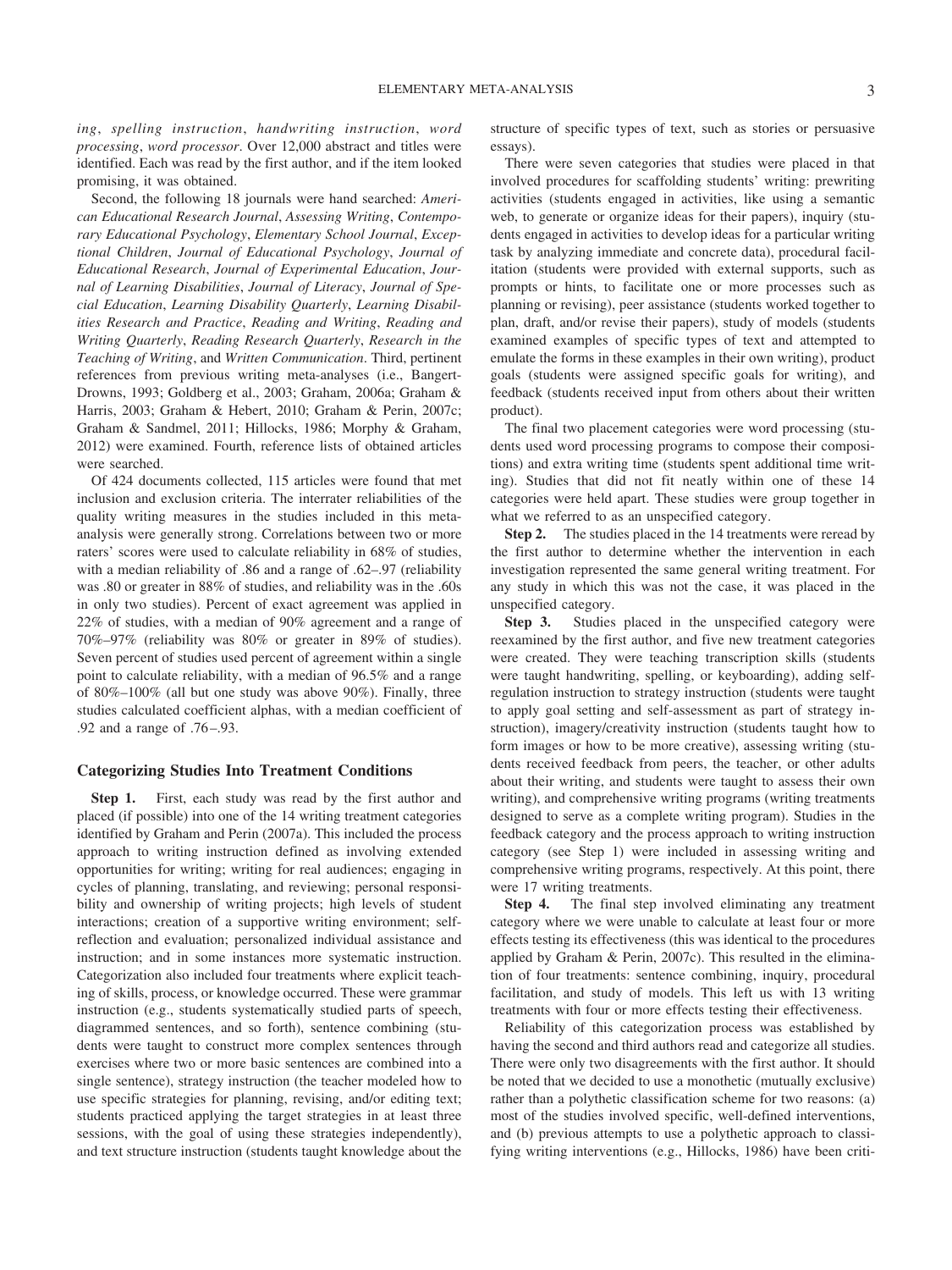cized for trying to force broader schemes, such as natural or environmental teaching approaches, on a literature that is difficult to classify in this way (Stotsky, 1988).

#### **Coding of Study Features**

Each study was coded for grade, participant type (e.g., struggling writers, English Language learners, etc.), genre of the posttest measure, description of treatment and control conditions, and publication type. Nine quality indicators were also coded: (a) design (random assignment with the appropriate unit of analysis; i.e., true experiment); (b) treatment fidelity was established through direct observation; (c) teacher effects controlled (e.g., random assignment of teachers); (d) more than a single teacher carried out each condition; (e) total attrition was less than 10% of total sample; (f) total attrition was less than 10%, and equal attrition across conditions was evident (i.e., conditions did not differ by more than 5%); (g) pretest equivalence of writing quality was evident in quasi-experiments (i.e., conditions did not differ by more than 1 standard deviation for the condition with the least variance); (h) pretest ceiling or floor effects were not evident for writing quality in quasi-experiments (more than 1 standard deviation from floor and ceiling); and (i) posttest ceiling or floor effects for writing quality were not evident (more than 1 standard deviation from floor and ceiling). Each quality indicator was scored as 1 (met) or 0 (not met). A total score was calculated for each study (7 possible points for true experiments and 9 possible points for quasi-experiments). This was converted to a percentage by dividing obtained score by total possible points and multiplying by 100%. Coding for study descriptors and quality indicators were independently completed by the second and third authors (96.2% agreement). Disagreements were resolved by reexamining the study.

#### **Calculation of ESs and Statistical Analysis**

**Basic procedures.** ESs were calculated just for writing quality. If a holistic quality measure (a single score that measures general overall quality) was available, then the ES was calculated with this score. If only an analytic quality measure (separate scores for specific aspects of writing, such as content, organization, vocabulary, mechanics, and so forth) was available, a separate ES was computed for each aspect of writing assessed and averaged to produce a single ES. We converted analytic quality measures to a single score because halo effects (the separate scores are moderately to highly related and are best captured through a single, general factor) are evident in studies examining the reliability and validity of analytic measures (see Graham, Hebert, & Harris, 2011). We computed an ES for norm-referenced outcome measures only if they assessed quality or structure of a sample of students' writing.

An ES was calculated for true experiments by subtracting the mean score of the treatment group at posttest from the mean score of the control group at posttest and dividing by the pooled standard deviation of the two groups. The same procedure was used with quasi-experiments, except the mean pretest score for each group was subtracted from the mean posttest score.

In some cases, ESs had to be calculated by estimating missing means and standard deviations. For a few quasi-experiments, ESs had to be calculated separately for both pretest and posttest (the quality measures were not identical). An adjusted ES was then obtained by subtracting pretest ES from posttest ES. Moreover, before calculating some ESs, it was necessary to average the performance of two or more groups in each condition (e.g., statistics were reported separately by grade) using the Nouri and Greenberg procedure (Cortina & Nouri, 2000).

All quasi-experiments where classes were assigned to treatment conditions, but student-level effects were examined, were adjusted for clustering effects with imputed intraclass correlation (ICC) estimates for reading comprehension from national studies (Hedges & Hedberg, 2007) that were adjusted to writing quality ICCs, with data from a large study of writing that involved a single grade level (Rock, 2007). In addition, it was necessary to adjust the effects for three true experiments (Glaser, Buddle, & Brunstein, 2011; Jones, 2004; Norris, Reichard, & Mokhtari, 1997) that involved cluster randomized assignment (classes were randomly assigned to treatments, and summary statistics were based on class-level data) with the imputed ICCs described above. All computed effects were adjusted for small sample size bias.

**Statistical analysis.** This meta-analysis employed a weighted random-effects model. For each writing treatment, we calculated an average weighted ES (weighted by multiplying each ES by its inverse variance) as well as the confidence interval and statistical significance of the obtained ES. Two measures of homogeneity (*Q* and  $I^2$ ) were also calculated, allowing us to determine whether variability in the ESs for a specific writing treatment was larger than expected based on sampling error alone. When homogeneity in ESs for a specific writing treatment exceeded sampling error alone, there were at least eight ESs*,* and each treatment subcategory tested involved at least four effects, we conducted moderator analysis to determine whether this excess variability could be accounted for by identifiable differences between studies (e.g., participant type).

Finally, the ESs for each writing treatment were examined to see whether any specific ES was exerting undue influence in terms of sample size or magnitude of ES. Outliers were defined with Tukey's (1977) definition of an extreme observation as falling 3 times the interquartile range above the 75th percentile or below the 25th percentile of the distribution of all related scores. Three effects (Kozlow & Bellamy, 2004; Pritchard & Marshall, 1994; A. L. Thibodeau, 1964) exerted undue influence due to sample size and were Winsorized so that they did not exceed Tukey's definition.

#### **Results**

Table 1 contains information on the studies testing each writing treatment. A more detailed version of Table 1 that includes additional information on the treatment and control condition in each study, genre tested at posttest, sample size of the study, publication type, and study quality score is contained in the supplemental materials. Table 2 includes the number of studies, average weighted ES, confidence interval, standard error, and statistical significance for each writing treatment as well the two heterogeneity measures (*Q* and *I* 2 ).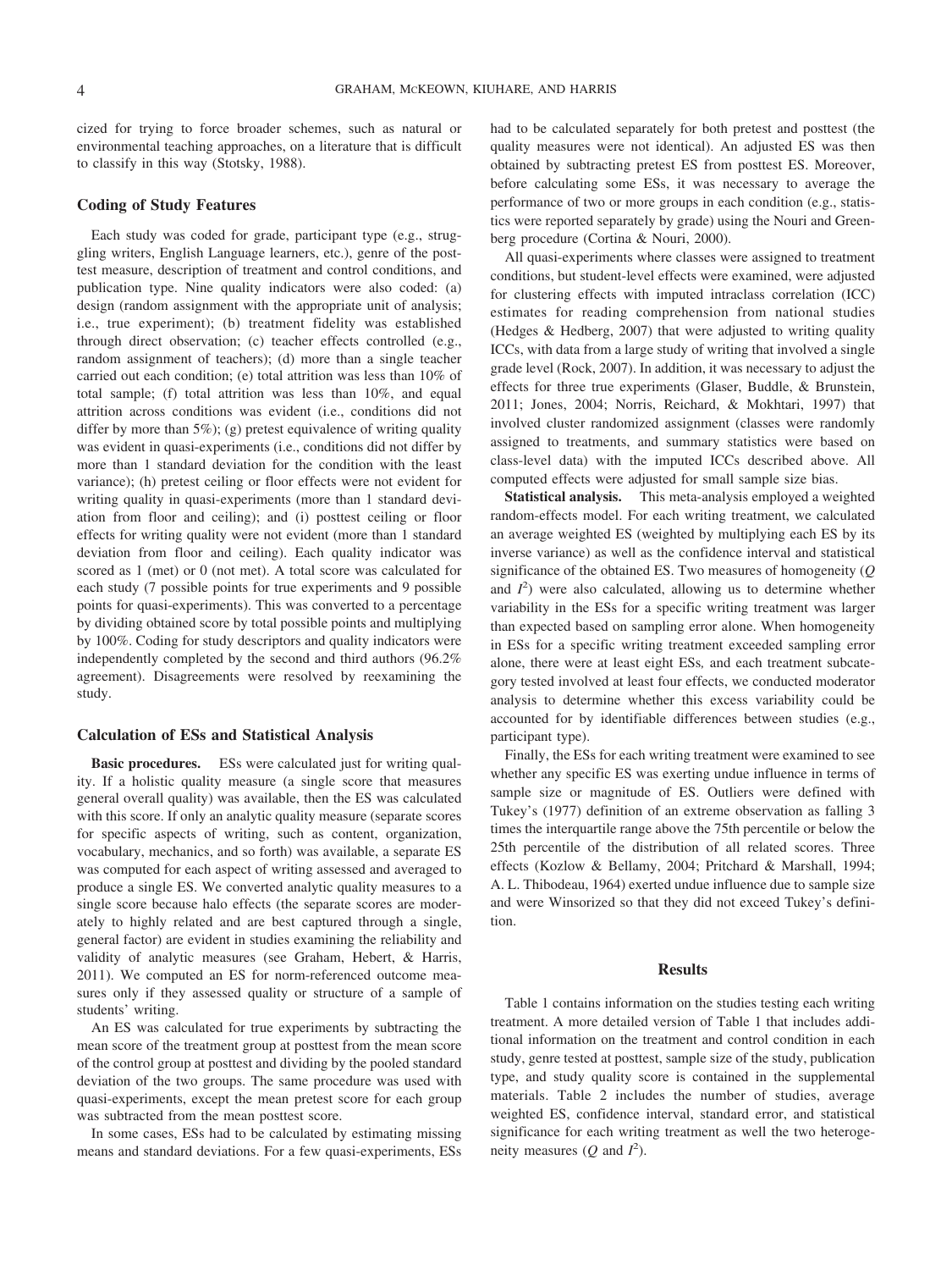# ELEMENTARY META-ANALYSIS 5

| Table 1                                                                             |  |  |  |  |  |
|-------------------------------------------------------------------------------------|--|--|--|--|--|
| Information on Individual Studies for Writing Treatments That Included Four or More |  |  |  |  |  |

*Effect Sizes*

| Study                                                 | Grade                                          | Participant type | Effect size  |
|-------------------------------------------------------|------------------------------------------------|------------------|--------------|
|                                                       | Strategy instruction                           |                  |              |
| Harris et al. (2006) <sup>a</sup> SRSD                | 2                                              | FR               | 1.89         |
| Harris et al. (2011) SRSD                             | $2 - 3$                                        | SW               | 1.11         |
| Harris & Graham (2004) <sup>a</sup> SRSD              | $2 - 3$                                        | SW               | 0.67         |
| Lane et al. $(in$ press $)^a$ SRSD                    | $2 - 3$                                        | SW               | 0.68         |
| Graham et al. (2005) <sup>a</sup> SRSD                | 3                                              | SW               | 1.78         |
| Tracy et al. (2009) SRSD                              | 3                                              | FR               | 0.25         |
| Curry (1997) SRSD                                     | 4                                              | SW               | 0.57         |
| Glaser et al. $(2011)^a$ SRSD                         | 4                                              | FR               | 1.31         |
| Glaser & Brunstein (2007) SRSD                        | $\overline{4}$                                 | FR               | 1.19         |
| Walser $(2000)$ <sup>a</sup>                          | $\overline{4}$<br>$\overline{4}$               | FR<br>FR         | 0.67<br>0.52 |
| Warrington (1999)<br>Englert et al. (1991)            | $4 - 5$                                        | FR, SW           | 0.51         |
| Troia & Graham $(2002)^a$                             | $4 - 5$                                        | SW               | 0.83         |
| MacArthur et al. (1991) SRSD                          | $4 - 6$                                        | SW               | 1.26         |
| Anderson (1997) <sup>a</sup> SRSD                     | 5                                              | FR, SW           | 1.49         |
| Sawyer et al. (1992) SRSD                             | $5 - 6$                                        | SW               | 0.63         |
| Torrance et al. (2007) SRSD                           | 6                                              | FR               | 3.19         |
| Fitzgerald & Markham $(1987)^{a}$                     | 6                                              | FR               | 0.31         |
| Welch (1992)                                          | 6                                              | SW               | 1.72         |
| Wong et al. (2008) SRSD                               | 6                                              | AVG              | 0.64         |
|                                                       | Adding self-regulation to strategy instruction |                  |              |
| Harris et al. $(2006)^a$                              | 2                                              | SW               | 0.32         |
| Graham et al. (2005) <sup>a</sup>                     | 3                                              | SW               | 0.13         |
| Kurtz (1987)                                          | $3 - 6$                                        | SW               | 1.09         |
| Brunstein & Glaser $(2011)^{a}$                       | $\overline{4}$                                 | FR               | 0.86         |
| Glaser & Brunstein (2007)                             | $\overline{4}$                                 | FR               | 0.87         |
| Sawyer et al. (1992)                                  | $5 - 6$                                        | SW               | 0.02         |
|                                                       | Text structure instruction                     |                  |              |
| Carr et al. (1991)                                    | 2                                              | FR               | 0.94         |
| Sinclair $(2005)$                                     | 3                                              | FR               | 0.33         |
| Riley (1997)                                          | $3 - 5$                                        | FR               | 0.32         |
| Fitzgerald & Teasley $(1986)^{a}$                     | 4                                              | SW               | 0.17         |
| Kaminski (1994)                                       | $\overline{4}$                                 | FR               | 0.13         |
| Gambrell & Chasen $(1991)^{a}$                        | $4 - 5$                                        | SW               | 0.90         |
| Gordon & Braun $(1986)^a$                             | 5                                              | FR               | 0.71         |
| Raphael et al. (1986)                                 | $5 - 6$                                        | FR               | 0.34         |
| Crowhurst $(1991)^{a}$                                | 6                                              | <b>FR</b>        | 0.74         |
|                                                       | Creativity/imagery instruction                 |                  |              |
| Jampole et al. $(1991)^{a}$                           | $3 - 4$                                        | НA               | 0.82         |
| Fortner (1986)                                        | $3 - 6$                                        | SW               | 0.83         |
| Jampole et al. (1994) <sup>a</sup><br>Stoddard (1982) | $4 - 5$<br>$5 - 6$                             | HА<br>HА         | 0.84<br>0.23 |
|                                                       | Teaching transcription skills                  |                  |              |
| Graham et al. $(2000)^a$                              | 1                                              | SW               | 0.54         |
| Graham & Harris $(2005)^a$                            | 1                                              | SW               | 0.21         |
| Jones $(2004)$                                        | 1                                              | FR               | 1.00         |
| Jones & Christensen (1999)                            | 1                                              | SW               | 2.40         |
| Rutberg (1998)                                        | 1                                              | SW               | $-0.12$      |
| Graham et al. (2002) <sup>a</sup>                     | $\mathfrak{2}$                                 | SW               | $-0.12$      |
| Berninger et al. (2002) <sup>a</sup>                  | 3                                              | SW               | 0.35         |
| Shorter $(2001)$                                      | 3                                              | FR               | 0.38         |
|                                                       | Grammar instruction                            |                  |              |
| Green (1991)                                          | 3                                              | BLL              | 0.47         |
| Anderson (1997) <sup>a</sup>                          | 5                                              | FR, SW           | $-1.49$      |
| Pantier (1999)                                        | 5                                              | FR               | 0.21         |
| A. E. Thibodeau (1964)                                | 6                                              | FR               | $-0.38$      |

(*table continues*)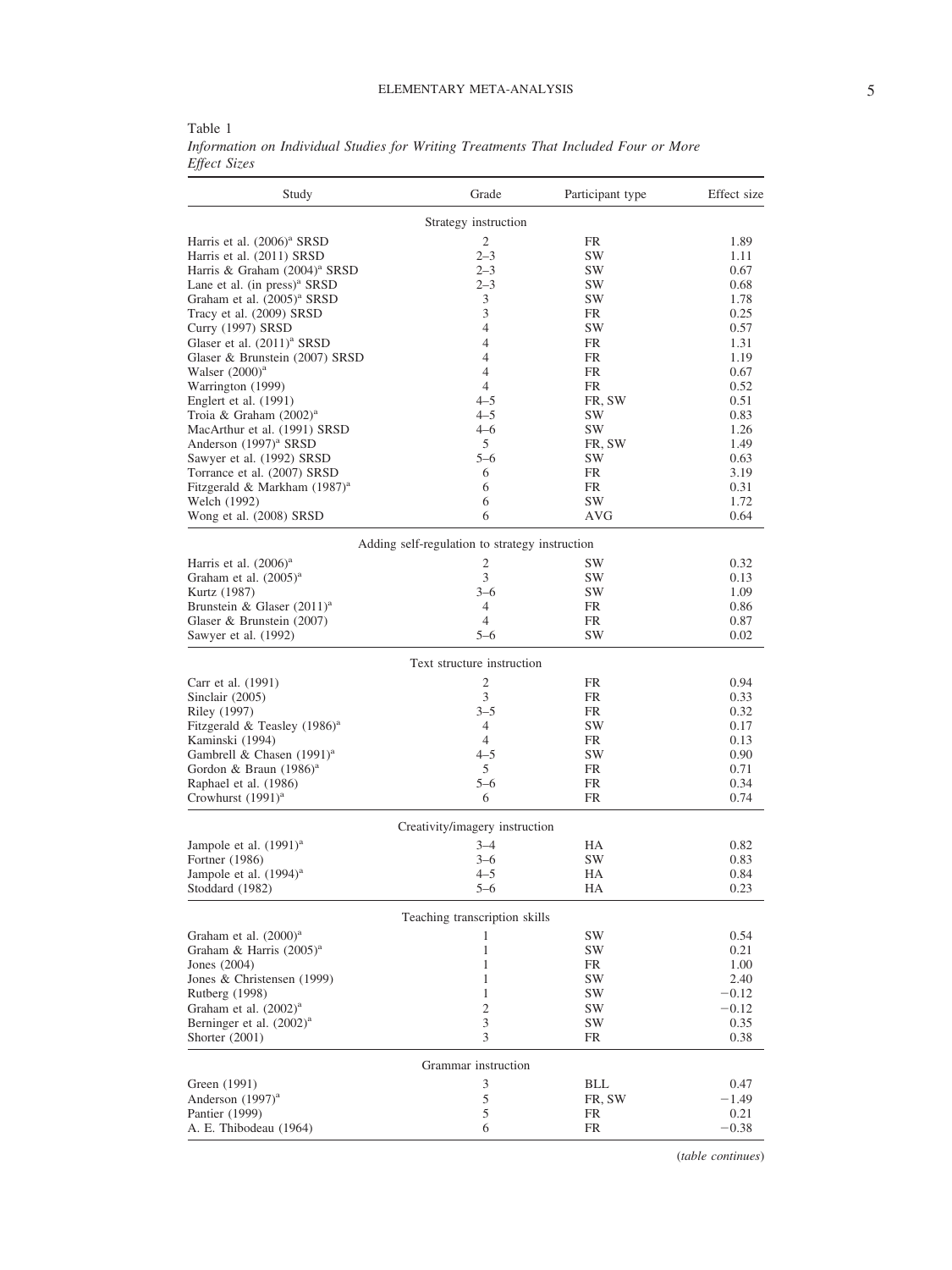| Study                                                  | Grade                          | Participant type | Effect size                |
|--------------------------------------------------------|--------------------------------|------------------|----------------------------|
|                                                        | Prewriting activities          |                  |                            |
| B. H. Moore & Cadwell $(1993)^a$                       | $2 - 3$                        | FR               | 0.88                       |
| Norris et al. $(1997)^{a}$                             | 3                              | FR               | 0.56                       |
| Kurtz (1987)                                           | $3 - 6$                        | SWD              | 0.87                       |
| Loader (1989)                                          | $\overline{4}$                 | FR               | 0.44                       |
| McNulty (1980)                                         | $\overline{4}$                 | FR               | 0.43                       |
| Doan $(2008)^a$                                        | $4 - 5$                        | FR               | 0.37                       |
| Reece & Cumming $(1996)^{a}$<br>A. L. Thibodeau (1964) | $5 - 6$<br>6                   | FR<br>FR         | 0.86<br>0.38               |
|                                                        |                                |                  |                            |
|                                                        | Peer assistance                |                  |                            |
| Paquette (2009)                                        | 2                              | FR               | 0.70                       |
| MacArthur et al. (1995)<br>Yarrow & Topping (2001)     | $4 - 6$<br>$5 - 6$             | SWD<br>FR        | 1.33<br>0.76               |
| Olson (1990)                                           | 6                              | <b>FR</b>        | 0.67                       |
|                                                        | Product goals                  |                  |                            |
| Graham & Harris (2006) <sup>a</sup>                    | $\overline{4}$                 | SW               | 0.28                       |
| Ferretti et al. $(2009)^a$                             | $4 - 6$                        | FR, SW           | 1.11                       |
| Ferretti et al. (2000) <sup>a</sup>                    | $4 - 6$                        | FR, SW           | 0.35                       |
| Schunk & Swartz (1993a, Experiment 2) <sup>a</sup>     | 4                              | FR               | 1.08                       |
| Midgette et al. $(2008)^a$                             | 5                              | FR               | 0.58                       |
| Schunk & Swartz (1993a, Experiment 1) <sup>a</sup>     | 5                              | FR               | 1.49                       |
| Graham et al. $(1995)^{a}$                             | $5 - 6$                        | SW               | 0.75                       |
|                                                        | Assessing writing              |                  |                            |
| Paquette (2009)                                        | 2                              | FR               | $-0.02$                    |
| Rosenthal (2006)                                       | 3<br>$\overline{4}$            | FR               | 0.23                       |
| Collopy $(2008)$<br>Guastello (2001)                   | $\overline{4}$                 | FR<br>FR         | $-0.01$<br>1.12            |
| Schunk & Swartz (1993b) <sup>a</sup>                   | $\overline{4}$                 | HA               | 0.92                       |
| Schunk & Swartz (1993a, Experiment 1) <sup>a</sup>     | 5                              | FR               | 0.67                       |
| Schunk & Swartz (1993a, Experiment 2) <sup>a</sup>     | $\overline{4}$                 | FR               | 0.83                       |
| Young (2000)                                           | $\overline{4}$                 | FR               | 0.82                       |
| Meyer et al. (2010)                                    | $4 - 6$                        | FR               | 0.29                       |
| Ross et al. (1999)                                     | $4 - 6$                        | FR               | 0.17                       |
| Holliway (2004) <sup>a</sup>                           | 5                              | FR               | 0.58                       |
| Olson (1990)                                           | 6                              | FR               | 0.24                       |
| Wolter $(1975)^a$<br>Kozlow & Bellamy $(2004)^a$       | 6<br>$3 - 6$                   | FR<br>FR         | 0.70<br>0.10               |
|                                                        |                                |                  |                            |
|                                                        | Word processing                |                  |                            |
| Lanter et al. $(1987)$                                 | 1, 3, 6                        | FR               | 0.65                       |
| Pearce-Burrows (1991)<br>Owston & Wideman (1997)       | $3 - 4$<br>$3 - 5$             | FR<br>FR         | $-0.44$<br>0.71            |
| Zhang et al. (1995) <sup>a</sup>                       | $3 - 5$                        | SW               | 1.05                       |
| Stewart (1999)                                         | 4                              | AVG              | $-0.30$                    |
| Cheever (1987)                                         | 4                              | FR               | 0.36                       |
| M. A. Moore & Turner (1988)                            | $4 - 5$                        | FR               | 0.43                       |
| Dybdahl et al. (1997)                                  | 5                              | FR               | $-0.32$                    |
| Grejda & Hannafin (1992) <sup>a</sup>                  | 6                              | FR               | 0.45                       |
| Englert et al. (2007)                                  | NS                             | SW               | 1.46                       |
|                                                        | Extra writing                  |                  |                            |
| Peters (1991)                                          | 2                              | FR               | 0.33                       |
| Soundy $(1987)^a$                                      | $3 - 6$                        | FR               | 0.34                       |
| Gomez et al. (1996)                                    | 5                              | ELL              | $-0.23$                    |
| Raphael et al. (1986)<br>Wienke (1981)                 | $5 - 6$<br>6                   | FR<br>FR         | 0.69<br>0.35               |
|                                                        | Comprehensive writing programs |                  |                            |
| Klesius et al. (1991)                                  | 1                              | FR               | 0.15                       |
| Croes $(1990)^b$                                       | $1 - 5$                        | SW               | 0.34                       |
| Eads $(1989)^b$                                        | $1 - 6$                        | FR               | 0.27                       |
|                                                        |                                |                  | ( <i>table continues</i> ) |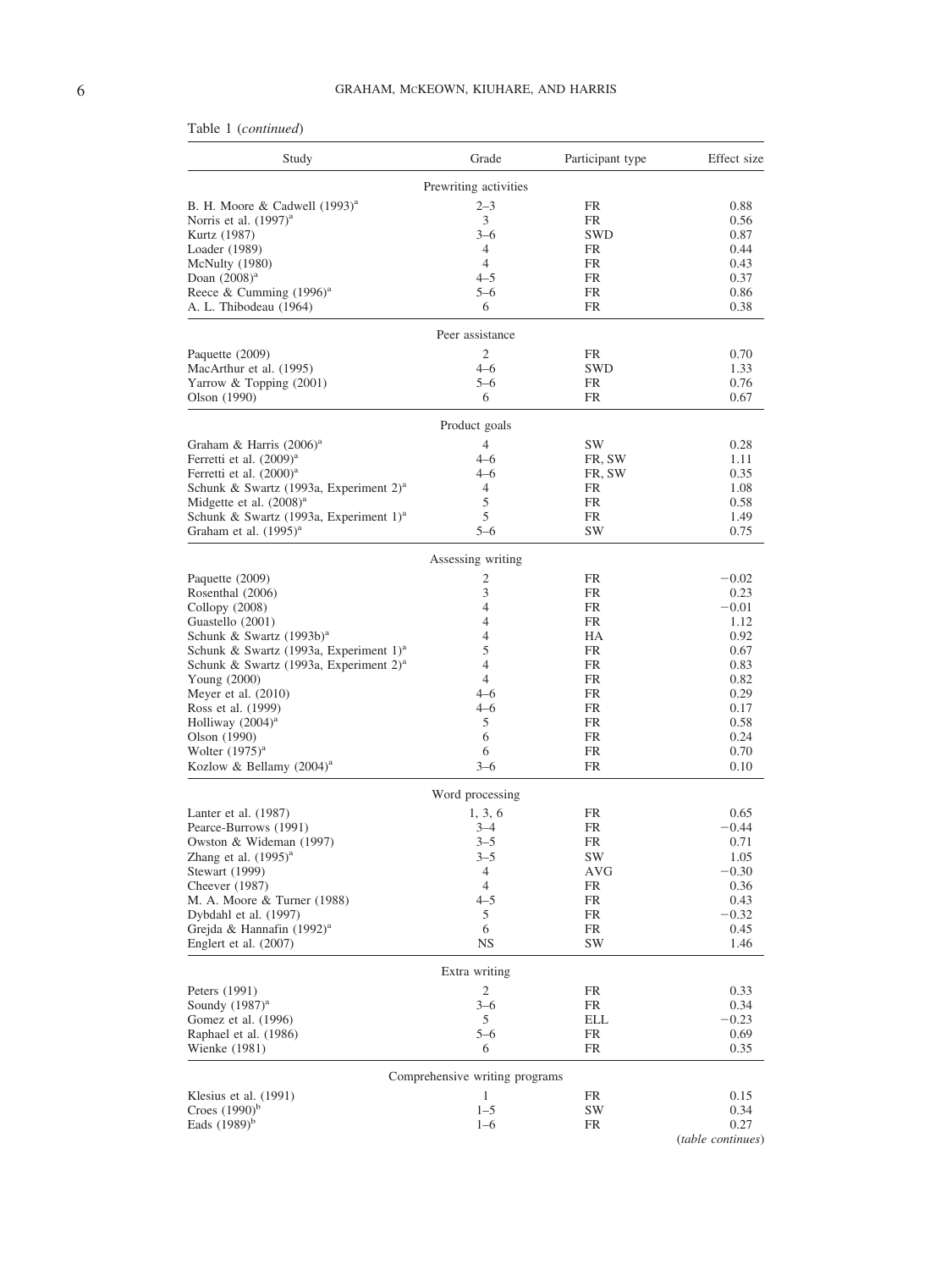| Study                                 | Grade          | Participant type | Effect size |  |
|---------------------------------------|----------------|------------------|-------------|--|
| Hamilton $(1992)^b$                   | $\mathfrak{2}$ | FR               | 0.75        |  |
| Minns $(1989)^b$                      | $\overline{2}$ | AVG              | 0.26        |  |
| Weiss $(1992)^b$                      | $2 - 3$        | SW               | 0.80        |  |
| Green $(1991)^b$                      | 3              | BLL              | $-0.47$     |  |
| Fleury $(1988)^b$                     | $3 - 5$        | FR               | 0.33        |  |
| Roberts $(2002)^b$                    | $3 - 5$        | FR               | 0.42        |  |
| Swain et al. $(2007)^b$               | $3 - 5$        | FR               | 0.53        |  |
| Wetzel (1985)                         | $3 - 5$        | FR               | $-0.18$     |  |
| Pritchard & Marshall $(1994)^b$       | $3 - 6$        | FR               | 0.39        |  |
| Berninger et al. (2006, Experiment 4) | 4              | <b>FR</b>        | 0.38        |  |
| Curry $(1997)^b$                      | $\overline{4}$ | SW               | 0.45        |  |
| Umbach $(1990)^{a,b}$                 | $\overline{4}$ | FR               | $-0.06$     |  |
| Clippard & Nicaise $(1998)^b$         | $4 - 5$        | SW               | 0.37        |  |
| Kirby (1987)                          | $4 - 5$        | ELL              | 0.51        |  |
| Kerchner & Kistinger (1984)           | $4 - 6$        | <b>SW</b>        | 0.24        |  |
| MacArthur et al. (1995)               | $4 - 6$        | SW               | 0.44        |  |
| Bui et al. (2006)                     | 5              | FR, SW           | 0.28        |  |
| Dougans $(1993)^b$                    | 5              | FR               | 0.26        |  |
| Ginn et al. (2002)                    | 5              | HA               | 2.20        |  |
| Pantier $(1999)^b$                    | 5              | <b>FR</b>        | $-0.22$     |  |
| Kelley $(1984)^b$                     | 6              | AVG              | 1.64        |  |
| Kelley (1984)                         | 6              | <b>AVG</b>       | 1.61        |  |

Table 1 (*continued*)

*Note.* SRSD = self-regulated strategy development; FR = full range (regular full class); SW = struggling writers;  $AVG = average students$ ;  $NS = not specified$ ;  $SWD = students$  with disabilities;  $BL = bilingual$ language learners; ELL = English language learners; HA = high-achieving students. a True experimental design. b Process approach.

#### **Quality of Research**

Information for each writing treatment for study quality by each quality indicator is available in the supplemental materials. Across all studies, the quality of research was weak, as only 36% of studies were a true experiment, just 29% of studies established treatment fidelity, and only 37% of the investigations controlled for teacher effects. On the positive side, 63% of studies involved multiple teachers in the treatment and control conditions, 71% evidenced attrition less than 10%, and 76% and 73% did not evidence floor or ceiling effects at pretest (quasi-experiments) or posttest (true and quasi-experiments),

#### Table 2

*Average Weighted Effect Sizes and Confidence Intervals for Writing Treatments*

|                                                | No. of studies | Effect size | Confidence interval | Test of null<br>hypothesis |                  | Heterogeneity      |       |
|------------------------------------------------|----------------|-------------|---------------------|----------------------------|------------------|--------------------|-------|
| Writing intervention                           |                |             |                     | SE                         | $\boldsymbol{p}$ | Q                  | $I^2$ |
| Strategy instruction                           | 20             | 1.02        | [0.74, 1.30]        | .142                       | < 0.001          | $55.73^{\rm a}$    | 65.91 |
| <b>SRSD</b>                                    | 14             | 1.17        | [0.81, 1.53]        | .184                       | < 0.001          | $40.61^{\rm a}$    | 67.87 |
| Non-SRSD                                       | 6              | 0.59        | [0.74, 1.30]        | .134                       | < 0.001          | 4.32               | 0.00  |
| Adding self-regulation to strategy instruction | 6              | 0.50        | [0.16, 0.83]        | .170                       | .003             | 7.27               | 31.18 |
| Text structure instruction                     | 9              | 0.59        | [0.35, 0.83]        | .121                       | < 0.001          | 4.73               | 0.00  |
| Creativity/imagery instruction                 |                | 0.70        | [0.41, 1.00]        | .151                       | < 0.001          | 2.69               | 0.00  |
| Teaching transcription skills                  | 8              | 0.55        | [0.08, 1.02]        | .240                       | .022             | $31.67^{\rm a}$    | 78.79 |
| Grammar instruction                            |                | $-0.41$     | $[-1.2, 0.38]$      | .404                       | .312             | $13.31^{a}$        | 77.46 |
| Prewriting activities                          | 8              | 0.54        | [0.31, 0.76]        | .114                       | < 0.001          | 3.37               | 0.00  |
| Peer assistance                                | 4              | 0.89        | [0.35, 1.42]        | .271                       | .001             | 1.08               | 0.00  |
| Product goals                                  | $\overline{7}$ | 0.76        | [0.44, 1.08]        | .163                       | < 0.001          | $13.14^{b}$        | 54.34 |
| Assessing writing                              | 14             | 0.42        | [0.22, 0.62]        | .102                       | < 0.001          | $24.35^{b}$        | 46.61 |
| Adult feedback                                 | 5              | 0.80        | [0.48, 1.13]        | .167                       | < 0.001          | 1.55               | 0.00  |
| Peer/self-feedback                             | 10             | 0.37        | [0.14, 0.60]        | .116                       | .001             | 20.31 <sup>b</sup> | 55.67 |
| Word processing                                | 10             | 0.47        | [0.19, 0.75]        | .143                       | .001             | 15.87              | 43.29 |
| Extra writing time                             | 5              | 0.30        |                     |                            |                  |                    |       |
| Comprehensive writing programs                 | 25             | 0.42        | [0.28, 0.56]        | .073                       | < 0.001          | 36.80 <sup>b</sup> | 34.78 |
| Process approach                               | 16             | 0.40        | [0.31, 0.49]        | .047                       | < 0.001          | 12.37              | 0.00  |
| Other comprehensive programs                   | 9              | 0.55        | [0.29, 0.95]        | .205                       | .007             | $24.34^{\rm a}$    | 67.13 |

*Note.* SRSD = self-regulated strategy development.  $a^b$  Process approach.  $b^b$  True experimental design.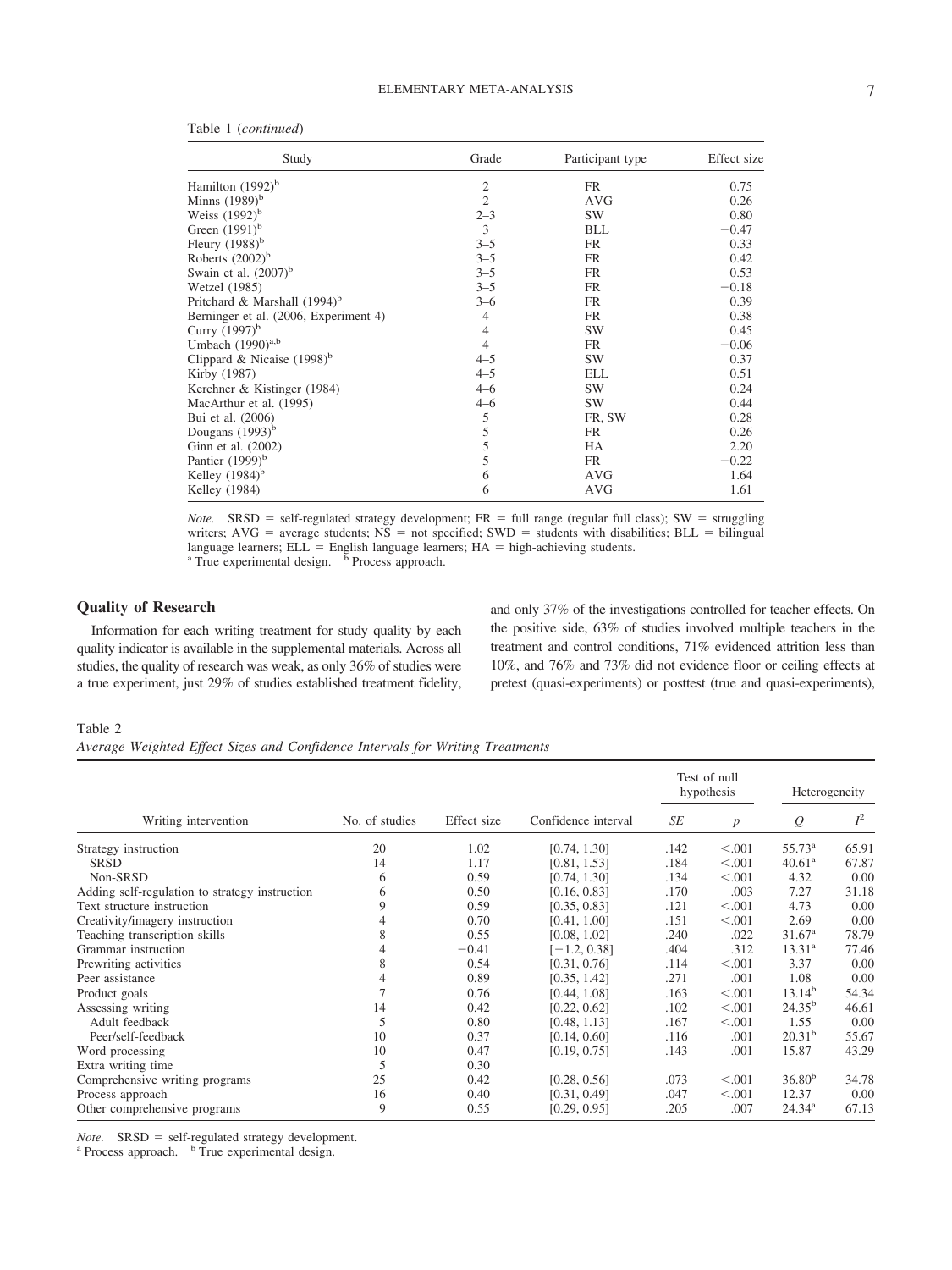respectively. Also, writing quality scores for treatment and controls were equivalent at pretest in 78% of quasi-experiments. It should be noted, however, that we adopted a liberal criteria for determining whether pretest differences were evident (i.e., the pretest difference between conditions was more than the standard deviation for the condition with the least variance). A more stringent criterion of .5 standard deviation would have identified 12 additional quasiexperiments as being nonequivalent at pretest. However, these studies had little impact on the analyses, as removing them did not change the statistical significance of any treatment and the impact on point estimates were never larger than .05 standard deviations, except for transcription where the point estimate moved from 0.55 to 0.42.

Across writing treatments there was considerable variation in study quality. Adding self-regulation to strategy instruction, teaching transcriptions skills, and strategy instruction ranked as having the most high-quality studies as 83%, 75%, and 70%, respectively, of the studies in these treatments met two thirds or more of the quality indicators. This was followed by prewriting activities (50%), product goals (43%), extra writing (40%), assessing writing (36%), peer assistance (25%), comprehensive writing programs (22%), word processing (20%), process approach to writing instruction (13%), text structure instruction (11%), creativity/ imagery instruction (0%), and grammar instruction (0%).

#### **Explicit Teaching**

**Strategy instruction.** Twenty studies examined the effectiveness of strategy instruction (students in Grades 2–6; see Table 1). Most of these studies focused on just teaching planning or drafting strategies  $(N = 14)$ , followed by planning, drafting, or revising strategies  $(N = 4)$  and just revising  $(N = 2)$ . Most of the studies  $(N = 16)$  involved teaching genre-specific strategies (e.g., how to plan and write a persuasive text), whereas the rest focused on teaching strategies that could be applied across genres (e.g., semantic webbing). Almost one half of the studies were conducted with the full range of students in regular classrooms  $(N = 10)$ , whereas all but one of the rest of the studies involved struggling writers (the exception involved average writers). Control conditions were varied, ranging from skills instruction  $(N = 6)$  to a poorly specified or partial process writing approach  $(N = 8)$  to unspecified control  $(N = 2)$ .

Strategy instruction enhanced the quality of students' writing. All of the studies produced a positive effect, yielding a statistically significant average weighted ES of 1.02. The *Q* test for heterogeneity was statistically significant, however, and *I* <sup>2</sup> indicated that 60% of the variance was due to between-study factors (see Table 2). Consequently, we examined whether type of strategy instruction moderated average ES and accounted for excess variability.

Fourteen of the studies involved strategy instruction using the self-regulated strategy development (SRSD) model (Harris & Graham, 1996). With this model, students are taught general and task-specific writing strategies, the background knowledge needed to use the strategies, and procedures (goal setting, self-monitoring, self-instructions, and self-reinforcement) for regulating the strategies, the writing process, and writing behaviors. Instruction is typically criterion based, teachers are encouraged to individualize teaching to address students' needs, students' attitudes toward writing and their self-efficacy are supported, and students are viewed as collaborators in the learning process.

The average weighted ES for SRSD (1.17) was statistically larger than the average weighted ES for non-SRSD interventions  $(0.59; Q_{between} = 10.08, p = .001)$ . The average weighted ES was statistically greater than no effect for both SRSD and non-SRSD, and type of instruction accounted for some of the excess variance, as all the variance in ESs for non-SRSD studies was accounted for by sampling error alone (see  $I^2$  statistic in Table 2).

To account for excess variance in ESs for SRSD, we ran additional moderator analyses. Neither type of student (full range vs. struggling writers) nor grade (primary vs. intermediate grades) statistically moderated ESs for SRSD.

**Adding self-regulation instruction to strategy instruction.** In six studies (see Table 1), the benefit of adding self-regulation instruction (e.g., goal setting and self-assessment) to strategy instruction was tested (five of these investigations involved SRSD). Students were in Grades 2–6, and all but two of these studies involved struggling writers.

Adding self-regulation instruction to strategy instruction improved writing quality. All of the studies produced a positive effect, yielding an average weighted ES of 0.50. This effect was statistically greater than no effect, and the variability in ESs was not statistically greater than sampling error alone (see *Q* in Table 2).

**Text structure instruction.** We calculated an ES for nine studies that examined the impact of teaching text structure (see Table 1). Students were in Grades 2–6, with all but one study conducted with the full range of students in regular classrooms. Control conditions were varied (vocabulary or summary writing instruction, free writing, reading text, reading instruction). The majority of the studies involved teaching the structure of stories  $(N = 5)$ , with the remaining studies teaching a variety of text structures (e.g., persuasive, expository, academic).

Teaching students the structure of text improved writing quality. Each study produced a positive ES, yielding an average weighted ES of 0.59. This effect was statistically significant, and all variance in ESs was accounted for by sampling error alone (see  $I<sup>2</sup>$  statistic in Table 2).

**Creativity/imagery instruction.** We located four studies (see Table 1) that examined the impact of teaching students either how to be more creative or how to form visual images (two studies tested each procedure). It should be noted that instruction in these studies did not appear to tie creativity or imagery instruction directly to the process of creating written text. Students in these studies were in Grades 3–6, with three of the studies focusing on high-achieving students and one study on struggling writers. Control conditions were varied (e.g., listening and responding to stories, completing reading and writing activities, no treatment control).

Teaching students how to be more creative or how to produce visual images improved writing quality. All studies produced a positive ES, resulting in an average weighted ES of 0.70. This effect was statistically significant, and all the variance in ESs was accounted for by sampling error alone (see  $I^2$  statistic in Table 2).

**Teaching transcription skills.** The impact of teaching transcription skills (handwriting, spelling, and/or keyboarding) was tested in eight studies (see Table 1). Students were in Grades 1–3, with all but two of the studies involving struggling writers. Handwriting was taught in five studies, spelling in three studies, and keyboarding in one study. Control conditions varied considerably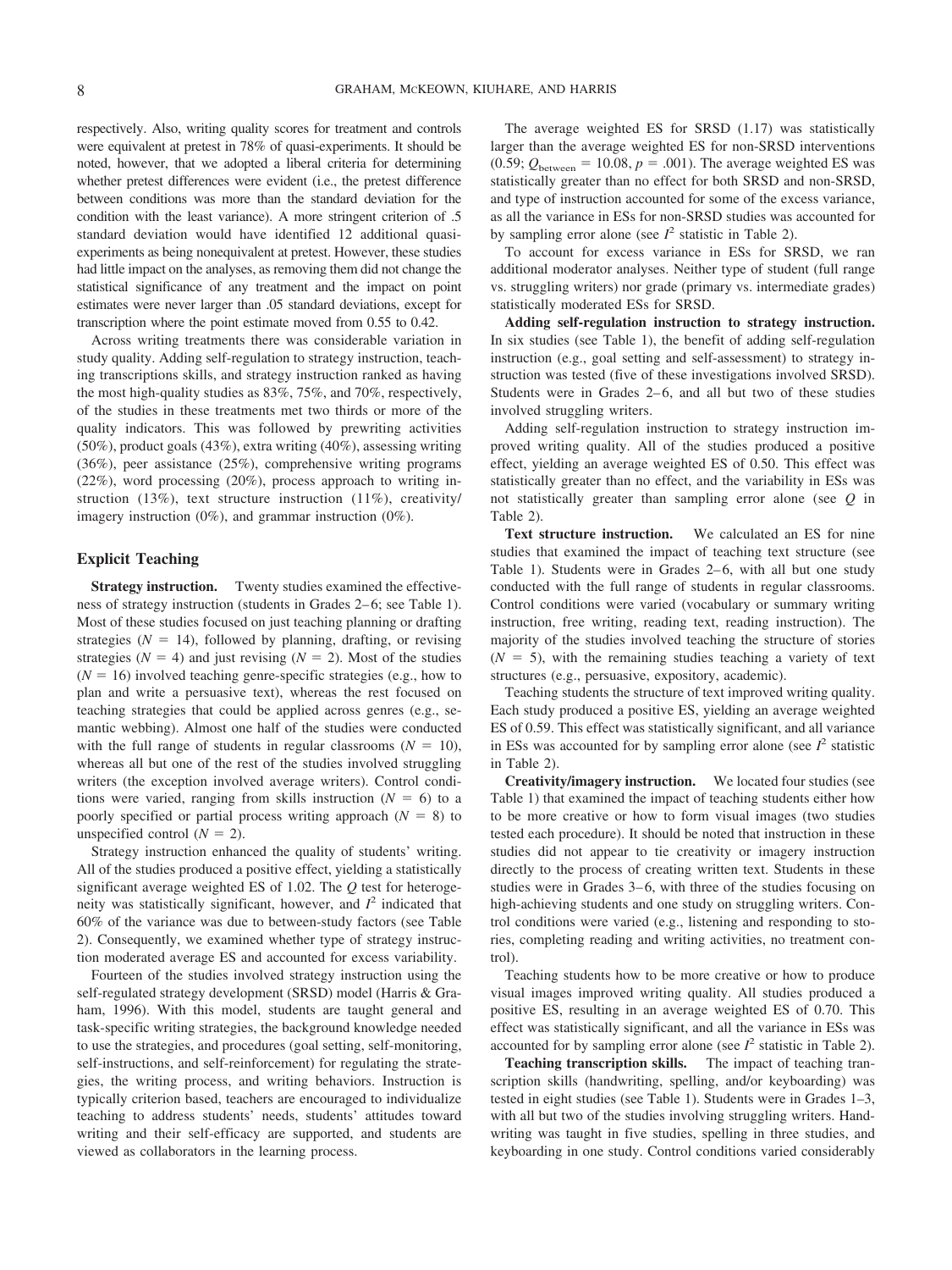(e.g., mathematics instruction, phonological awareness instruction, unspecified).

Teaching transcription skills enhanced writing quality. The average weighted ES was 0.55, and this effect was statistically greater than no effect. Seventy-five percent of studies produced a positive effect. Variability in ESs, however, was statistically greater than sampling error alone (see *Q* in Table 2).

**Grammar instruction.** We calculated four effects for the teaching of grammar (see Table 1). Students in these studies were in typical classrooms in Grades 3, 5, and 6. Both treatment and comparison conditions were varied (e.g., comparisons were made to process writing, strategy instruction, and typical language arts instruction).

Teaching grammar did not statistically influence writing quality (see Table 2). One half of the effects were negative, and the resulting average weighted ES was  $-0.41$ .

#### **Scaffolding Students' Writing**

Prewriting activities. Eight studies tested the effectiveness of prewriting activities (see Table 1). Students in these studies were in Grades 2–6. All of the investigations except one involved the full range of students in regular classrooms. Preplanning in these studies mostly focused on making notes or drawing pictures prior to writing, with one study concentrating on gathering information via the Internet. The control conditions typically involved just writing  $(N = 4)$  or skills instruction  $(N = 2)$ .

Involving students in prewriting activities improved writing quality. All studies yielded a positive ES, resulting in an average weighted ES of 0.54. This effect was statistically significant, and all variance in ESs was accounted for by sampling error alone (see  $I^2$  statistic in Table 2).

**Peer assistance when writing.** We calculated four effects examining the effectiveness of peers working together when writing (see Table 1). The four investigations were conducted with students in Grades 2–6. With the exception of one study involving struggling writers, students represented the full range of students in regular classrooms. Three of the studies involved students helping one another with revising, whereas one of the studies focused more broadly as students helped one another throughout the writing process. In the control conditions, all students carried out writing processes independently.

Having students work together enhanced writing quality. Each study produced a positive ES, yielding an average weighted ES of 0.89. This effect was statistically significant, and all variance in ESs was accounted for by sampling error alone (see  $I<sup>2</sup>$  statistic in Table 2).

Product goals. Seven studies conducted with students in Grades 4–6 examined the effects of product goals (see Table 1). Five of the studies included students who represented the full range of children in the regular classroom, whereas four investigations included struggling writers (two studies had both types of students). Goals ranged from objectives to include specific types of information in a paper (e.g., reasons to support a thesis) to making specific types of revisions (e.g., add three new things to the paper). Control conditions involved various types of general goals (e.g., write a persuasive text, make paper better).

Providing students with specific goals had a positive impact on writing quality. All studies yielded a positive ES, resulting in a

statistically significant average weighted ES of 0.76. The *Q* test for heterogeneity was statistically significant, and  $I^2$  indicated that 54% of the variance was due to between-study factors (see Table 2). We conducted a moderator analysis involving participant type (there were eight ESs for this variable): full range  $(N = 4)$  versus struggling writer  $(N = 4)$ . Although the average weighted ES of these two groups (full range  $= 0.71$ ; struggling writers  $= 0.43$ ) did not differ statistically ( $p = .34$ ), all the variance in ESs was accounted for by sampling error alone for struggling writers.

**Assessing writing.** We calculated 14 effects for assessing writing with children in Grades 2–6 (see Table 1). Students in all but one of these studies involved the full range of children in regular classes (gifted children was the exception). The assessment of writing was quite varied in the 14 studies and included teacher feedback (on students' papers or their progress learning a specific writing skill; peer feedback [giving and/or receiving feedback on a paper]) and student self-assessment (teaching students to use rubrics or 6-trait methods to assess their writing).

Assessment had a positive impact on writing quality. The average weighted ES was 0.42, and this effect was statistically significant (86% of studies yielded a positive effect). The *Q* test for heterogeneity was statistically significant, however, and *I* 2 indicated that 47% of the variance was due to between-study factors (see Table 2). As a result, we examined whether type of assessment moderated average ES and accounted for excess variability. This involved comparing studies where adults provided feedback (teachers or parents;  $N = 5$ ) to studies where feedback mostly came from peers or students' themselves (*N* 10). One study (Guastello, 2001) had a parent feedback treatment and a treatment where students were taught to self-assess their writing.

The average weighted ES for adult feedback (0.80) was statistically larger than the average weighted ES for peer or selffeedback (0.37;  $Q_{\text{between}} = 10.40, p = .001$ ). The average weighted ES for both types of feedback were statistically greater than no effect, and variability of ESs in studies involving adult feedback was not greater than sampling error alone (see  $I^2$  statistic in Table 2).

#### **Alternative Modes of Composing**

**Word processing.** Ten studies conducted with students in Grades 1–6 tested the effectiveness of word processing (see Table 1). Most of these investigations ( $N = 7$ ) involved the full range of students in typical classes (two studies involved struggling writers and one study average writers). All of the studies involved comparing word processing to writing by hand, with two of the studies testing the effectiveness of word processing programs with additional software for facilitating planning or drafting of text (Englert, Zhao, Dunsmore, Collings, & Wolbers, 2007) or vocabulary and speech synthesis capabilities (Zhang, Brooks, Frields, & Redelfs, 1995).

Using word processing to write had a positive effect on writing quality. The average weighted ES was 0.47 (70% of the studies yielded a positive effect). This effect was statistically greater than no effect, and the *Q* statistic was not statistically significant (see Table 2).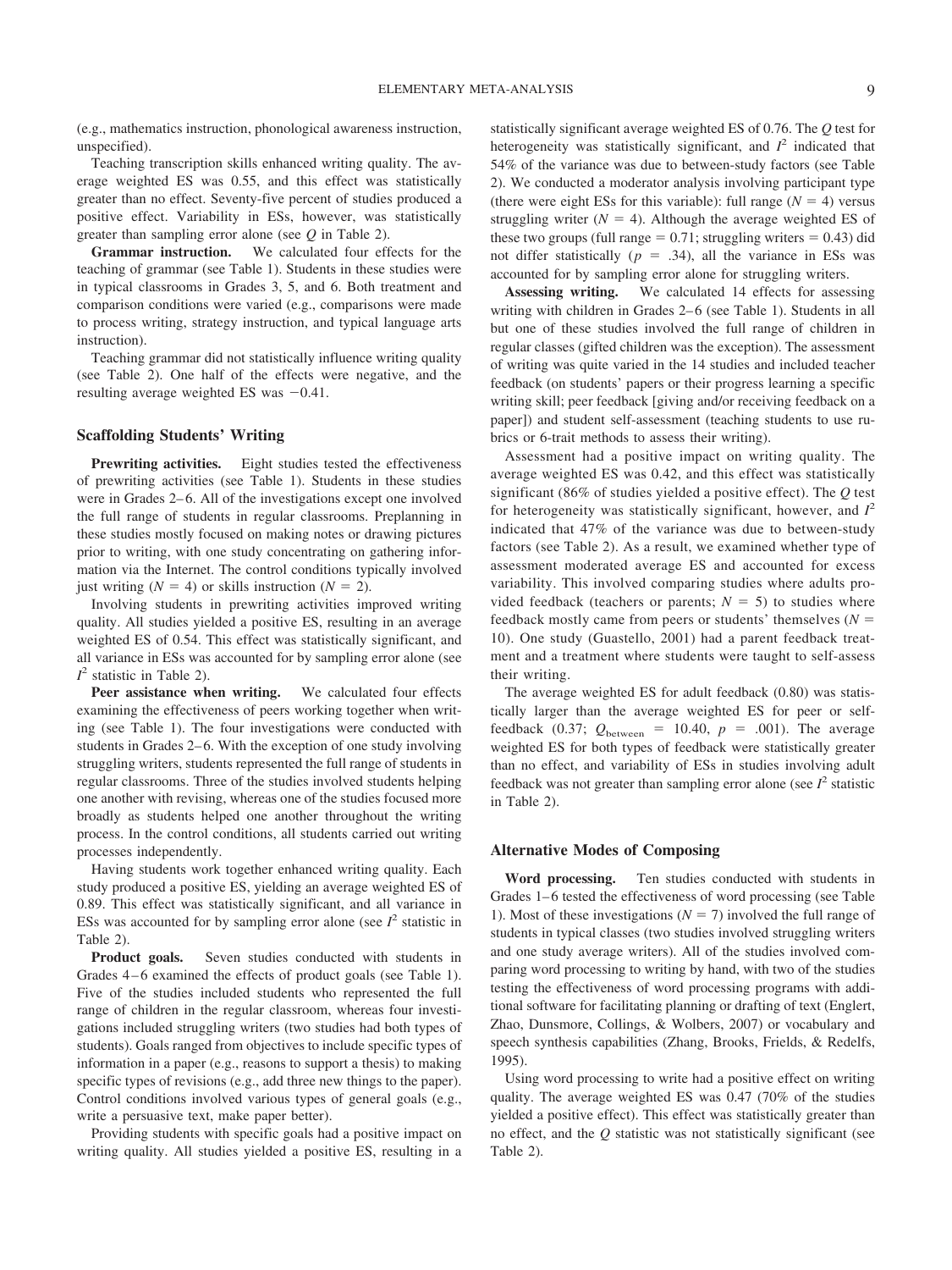#### **Other Writing Activities**

**Extra writing time.** We calculated five effects for studies examining the effects of increasing how much students wrote (see Table 1). These studies involved students in Grades 2–6, with all but one of them conducted with full-range students in a typical class. Extra writing ranged from writing about self-selected topics to daily expressive writing time. Comparison conditions ranged from writing skills instruction to silent reading time to unspecified treatment. Increasing how much students wrote improved writing quality. The average weighted ES was 0.30, with all but one study (conducted with English language learners) resulting in a positive effect. This effect was statistically greater than no effect, and all the variance in ESs was accounted for by sampling error alone (see  $I^2$  statistic in Table 2).

**Comprehensive writing programs.** Twenty-five studies examined comprehensive writing programs (16 studies tested the process writing approach). These studies involved students in Grades 1–6. One half of the studies were conducted with fullrange students in typical classes  $(N = 13)$ , with the remaining studies involving struggling writers  $(N = 7)$  or average  $(N = 2)$ , high-achieving  $(N = 1)$ , or English language learning students  $(N = 2)$ . The writing treatment in studies that did not test just the process approach to writing were varied and included a process approach combined with word processing and strategy instruction; whole language approach, language experience; direct instruction writing program; and writing skill and text structure instruction.

Comprehensive writing programs improved writing quality. The average weighted ES was 0.42 (81% of studies produced a positive effect). This effect was statistically greater than no effect. The *Q* test for heterogeneity was statistically significant, however, and *I* 2 indicated that 35% of the variance was due to between-study factors (see Table 2). As a result, we examined whether type of program (process writing approach vs. other comprehensive programs) accounted for excess variability. Although the average weighted ES of these two groups (process approach to writing 0.40; other comprehensive programs  $= 0.55$ ) did not differ statistically ( $p = .69$ ), the *Q* statistic for the process approach was not statistically significant, and all the variance in ESs was accounted for by sampling error alone (see  $I^2$  statistic in Table 2).

#### **Discussion**

The implementation of CCSS in American schools requires that many teachers and schools change how writing is taught to children in the elementary grades. We believe that these changes are more likely to be successful if teachers apply effective tools for teaching writing. The findings from this meta-analysis demonstrate that there are a variety of evidence-based instructional procedures for improving the writing of students in the elementary grades.

#### **Caveats**

Before summarizing the findings from this review, it is important to consider six factors that can influence interpretation. First, this review involved aggregating the findings from individual studies to draw conclusions about specific writing treatments. The value and scope of any conclusion drawn depends on a variety of factors, such as the quality of the investigations and who participated in the studies. For example, it is not appropriate to draw a broad conclusion aimed at all elementary students if the research reviewed only involved students in the primary grades. Thus, the conclusions drawn in this review were restricted to the grades and types of students tested. Our conclusions were further constrained by study quality. This information was used to indicate how much confidence can be placed in the findings for a treatment.

It must be noted that 10% of studies included in this review were quasi-experiments where treatment and control each involved a single class taught by different teachers (possibly confounding treatment with teacher effects). We reran our analyses and found that eliminating these single-class studies had virtually no impact, as ESs changed by .04 standard deviations or less and statistical significance remained the same in all analyses except one. We were unable to test this with grammar instruction, because two of the four studies involved a single class.

Second, one concern with meta-analysis involves the comparability of outcome measures on which the ESs are based. We addressed this problem by limiting our analyses to measures of writing quality. However, measures of writing quality were not the same across all studies, as they included holistic, analytic, and norm-referenced measures. This introduced some unwanted noise into the machinery of our meta-analysis.

Third, another concern with meta-analysis involves the similarity of the control conditions in studies testing a specific treatment. If there is considerable variability in control conditions, the conclusions must be interpreted in light of this situation. For example, if the effects for all studies are positive and there is variability in the control conditions, it can be argued that the treatment is effective when tested against multiple comparisons (although interpretation is cleaner when there is a single common point of comparison). In contrast, if studies testing a specific treatment produced a mix of positive and negative effects and there were differences in the control or comparison conditions, this complicates interpretation, as variability in effects may be related to this difference. For some treatments (e.g., product goals) in this metaanalysis, the control conditions were relatively similar. For other treatments (e.g., comprehensive writing programs), there was more variability in control conditions.

Fourth, some writing treatments have been the focus of more research than others. For example, the impact of strategy instruction was tested in 20 experiments, whereas we located only four studies that examined grammar instruction. There is clearly a need for additional study of treatments that have been tested infrequently. Moreover, new treatments need to be developed and tested, as the number of writing treatments assessed in one or more studies was limited.

Fifth, despite our comprehensive search, it is likely that we did not find all possible studies. We do not think this is a serious problem, as a fail-safe *N* analysis showed that to nullify the overall ES of studies in this review (average weighted ES for all studies 0.42, CI [0.28, 0.56]), there would have to be 84 missing studies for every located study.

Sixth, we adjusted ESs for quasi-experiments to take into account clustering variance. These adjustments were made by imputing ICCs derived mostly from the study of reading. Although we would have preferred using ICCs based on writing data, such statistics were not available for each grade level. ICCs based on reading provide a relatively good match to writing, as students'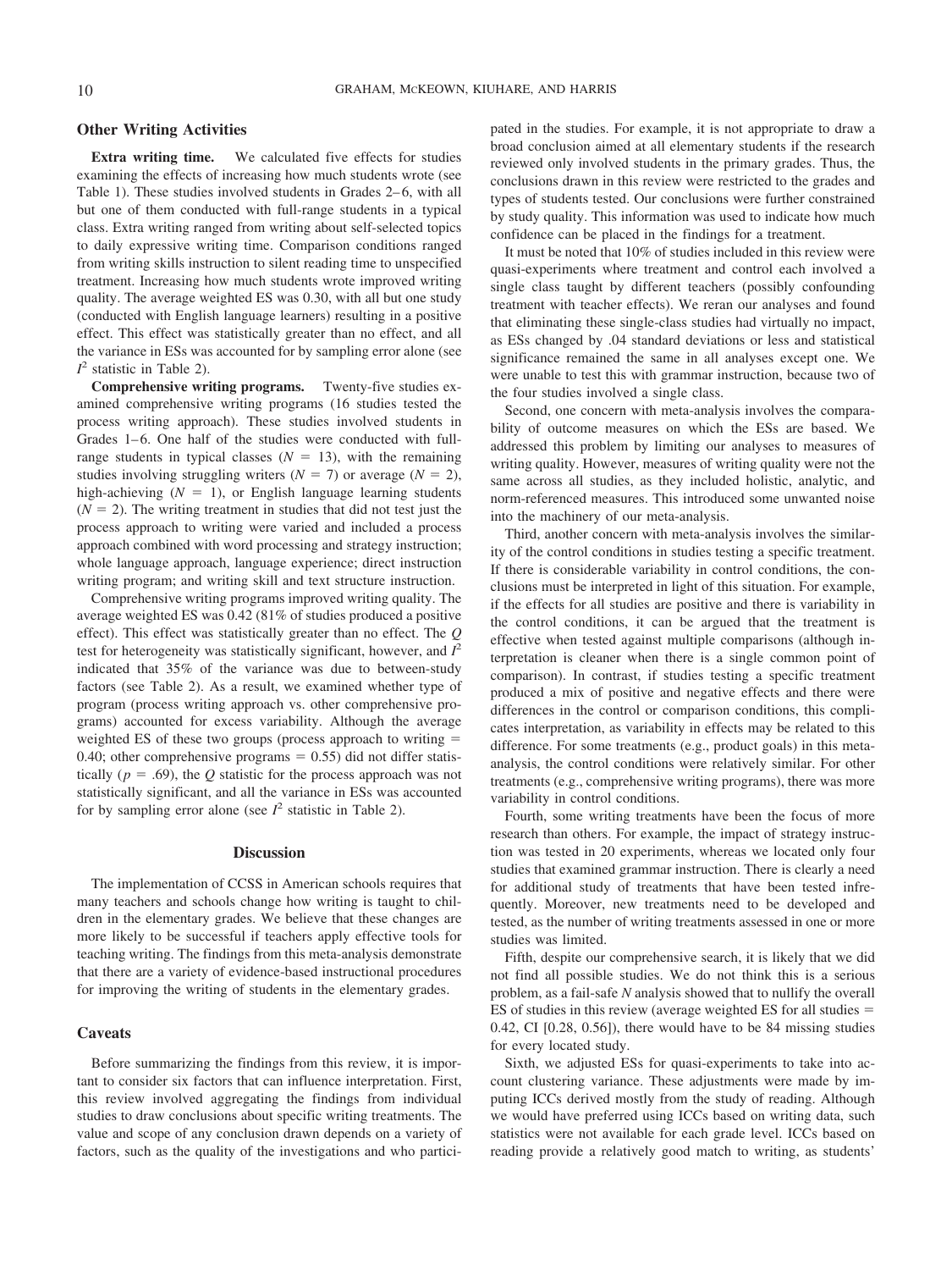performance on these two skills is strongly related (Fitzgerald &

#### **What Instructional Practices Improve the Quality of Elementary Students' Writing?**

Shanahan, 2000).

We calculated an average weighted ES for 13 writing treatments (each treatment was assessed by four or more studies). For all but one treatment, the average weighted ES was positive and statistically greater than 0. The only exception was teaching grammar, where a statistically nonsignificant average weighted ES of  $-0.41$ was obtained (Graham & Perin, 2007a, obtained an ES of  $-0.32$ with Grade 4–12 students in 11 studies). There are several reasons, however, to be cautious in interpreting this finding. First, grammar instruction was the control condition (not the experimental condition) in all four studies that tested this treatment. Second, the comparison condition to which grammar instruction was compared varied considerably, as did the obtained effects. Third, the overall quality of studies assessing grammar instruction was low. Additional and better research is needed to test the effectiveness of such instruction.

In summarizing the findings for the other 12 writing treatments next, we include a recommendation, average weighted ES, grade range, and description of types of students tested. The confidence that can be placed in a recommendation based on the quality of the studies assessing it was specified, as were findings that must be interpreted more cautiously due to variability in the comparison conditions. When possible, we compared the findings for a specific writing treatment in this review with findings for the same or similar writing treatments in previous meta-analyses. If there was no suitable comparison, the obtained ES was compared to the average weighted ES of 0.55 for all studies included in this meta-analysis.

Our 12 recommendations are ordered as follows. Our findings for writing treatments involving explicit instruction are presented first, followed by findings for approaches to scaffolding students' writing. Then, findings for alternative modes of composing (i.e., word processing), extra writing, and comprehensive writing programs are summarized. In each category (e.g., explicit instruction) with two or more treatments, interventions with larger weighted average ESs are presented before ones with smaller effects. The only exception involves strategy instruction and adding selfregulation to strategy instruction, as these treatments are directly tied to each other.

#### **Explicit Instruction**

1. Teach students strategies for planning, drafting, or revising different types of text (average weighted  $ES = 1.02$ ). All 20 studies where writing strategies were taught to both typically developing and struggling writers in Grades 2–6 resulted in a positive effect. This occurred even though strategy instruction was compared to a variety of different control conditions and the strategies tested varied from procedures that could be applied only with a specific type of writing (e.g., persuasive) or more broadly. The SRSD model (Harris & Graham, 1996) of strategy instruction was particularly effective, yielding an overall ES 1.17, but so were other forms of strategy instruction (collectively they resulted in an overall ES of 0.59). Considerable confidence can be placed in

these findings, as the quality of the research was high. These findings are comparable to those of Graham and Perin (2007c), who reported an overall ES of 0.82 with Grade 4–12 students  $(SRSD, ES = 1.14; other strategy instruction approaches, ES =$ 0.62), and Graham (2006a), who found an average ES of 1.15 (not weighted by sample size) for students in Grades 2–10 (SRSD,  $ES = 1.57$ ; other strategy instruction approaches,  $ES = 0.89$ ).

2. Teach students procedures for regulating the writing strategies they are taught (average weighted  $ES = 0.50$ ). Both typically developing students (Grade 4) and struggling writers (Grades 2–6) benefited when they were taught how to apply self-regulation procedures, such as goal setting and self-assessment, to help them manage the writing strategies they were taught. Five of the six studies involved SRSD instruction, and all studies produced positive effects. These findings help to explain why SRSD obtained such large effects (see above), as the teaching of goal setting, self-assessment, and other self-regulation procedures as part of strategy instruction is one way in which SRSD differs from other strategy instructional approaches (Harris & Graham, 1996). Considerable confidence can be placed in these findings, as the quality of the research was high and the study comparisons were similar (strategy instruction plus self-regulation vs. strategy instruction). The overall finding for this recommendation was comparable to the overall average weighted ES of 0.55 for all studies in the current meta-analysis.

3. Teach students how to form images and be more creative (average weighted  $ES = 0.70$ ). Teaching the process of visual imagery or how to be more creative consistently enhanced the writing quality of mostly high-achieving students in Grades 3–6 (positive effects were obtained for creativity instruction in one study with struggling writers in Grades 3–6). It should be noted that the control conditions in the four studies testing this treatment were varied. It also appeared (but it cannot be determined conclusively from the obtained reports) that students were not taught how to apply mental imagery or creativity directly to their writing. Considerable care must be exercised in interpreting the findings for this recommendation, as all four studies were of poor quality. The overall finding for this treatment exceeded the overall average weighted ES of 0.55 for all studies in this review.

4. Teach students how different types of text are structured and formed (average weighted  $ES = 0.59$ ). Teaching students in Grades 2–6 the structure and form of narrative and expository text resulted in a positive effect. This occurred in all studies testing this treatment, even though control conditions varied considerably. This overall positive effect was mostly limited to typically developing students, although two studies involved struggling writers in Grades 4 and 5. Interpretation of these findings must be tempered by the poor quality of research in this area. The overall effect for text structure instruction was comparable to the overall average weighted ES of 0.55 for all studies in this review.

5. Teach students spelling, handwriting, and keyboarding (average weighted  $ES = 0.55$ ). Teaching text transcription skills improved the quality of writing produced by students in Grades 1–3 in six out of eight studies. Four of the studies where positive effects were obtained were conducted with struggling writers, whereas positive effects were evident in two other studies involving typically developing writers. Although considerable confidence can be placed in this recommendation, as study quality was high, there was considerable variability in control conditions. The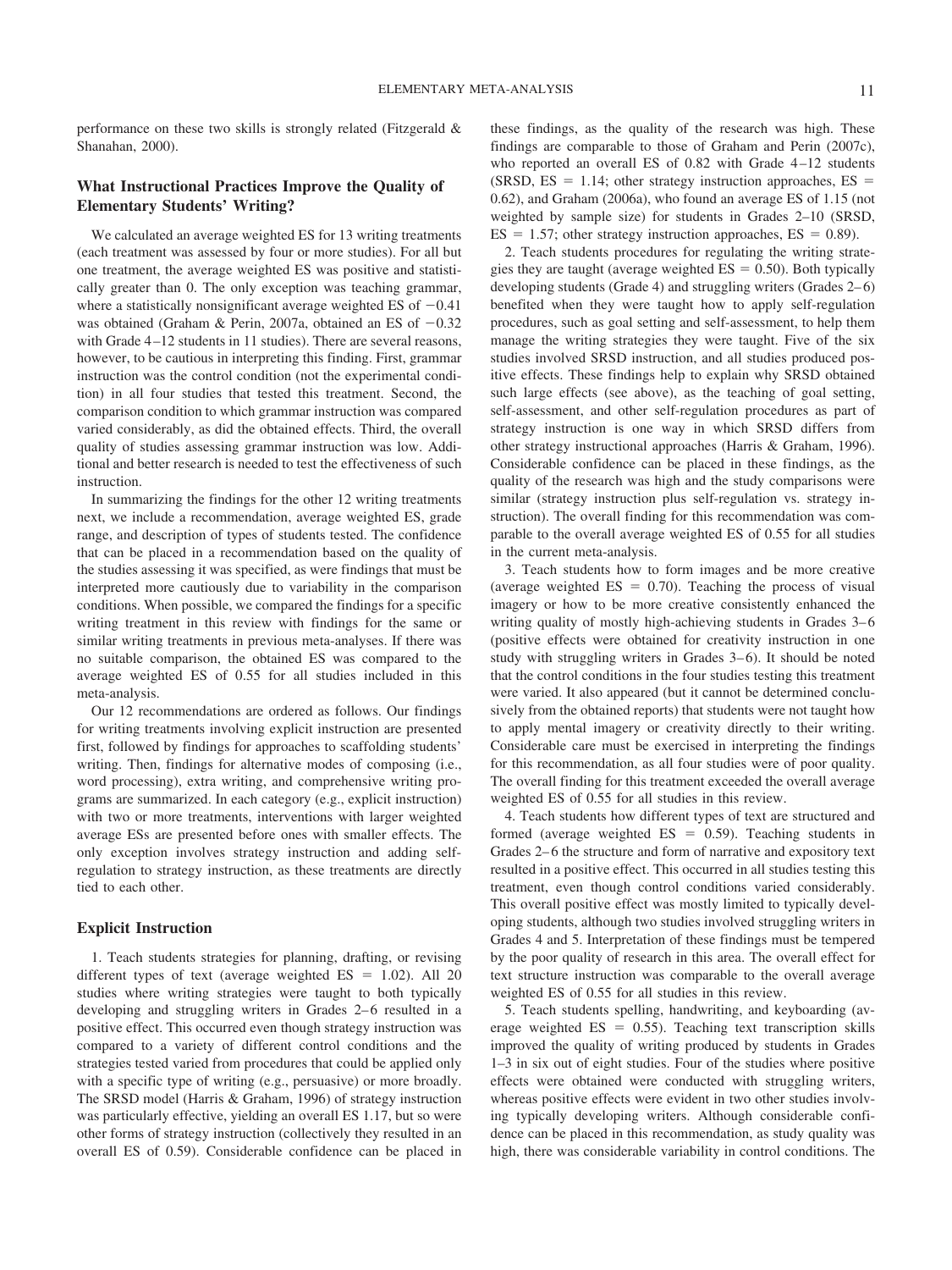overall effect for this treatment was equivalent with the overall average weighted ES of 0.55 for all studies in the current metaanalysis.

#### **Scaffold Students' Writing**

6. Develop instructional arrangements where children work together to plan, draft, revise, and edit their papers (average weighted  $ES = 0.89$ ). Such collaborative activities had a positive effect in all studies conducted with students in Grades 2–6 (control conditions were relatively similar). These effects were obtained mostly with typically developing children, but one study involved struggling writers in Grades 4–6. The confidence that can be placed in this recommendation, however, must be tempered by the generally poor quality of research. Peer assistance produced a slightly larger overall effect in this review than it did (0.75) in the Graham and Perin (2007a) review with students in Grades 4–12.

7. Set clear and specific goals (e.g., add three new ideas when revising) for what students are to accomplish when writing (average weighted  $ES = 0.76$ ). All studies involving product goals with students in Grades 4–6 resulted in a positive effect (control conditions were relatively similar in each study). This was true for typically developing writers and struggling writers. The confidence that can be placed in these findings must be tempered somewhat by study quality. However, all studies were true experiments. Product goal effects in this meta-analysis were comparable to the overall effect (0.70) obtained in the Graham and Perin (2007a) review with students in Grades 4–12.

8. Engage students in activities that help them gather and organize ideas for their papers before they write a first draft (average weighted  $ES = 0.54$ ). All studies testing prewriting activities resulted in positive effects with students in Grades 2–6 (the control conditions varied modestly). These studies mostly involved typically developing students (one was conducted with struggling writers in Grades 3–6). The confidence that can be placed in the findings, however, must be tempered somewhat by study quality. The overall effect for prewriting in this review was greater than the effect for prewriting (0.32) obtained by Graham and Perin (2007a) with students in Grades 4–12.

9. Assess students' writing and progress learning to write (average weighted  $ES = 0.42$ ). Twelve of 14 studies where teachers, peers, or students' assessed one or more aspects of writing or learning to write yielded positive effects for typically developing students in Grades 1–6 (control conditions were characterized by the lack of the target assessment procedure). The two studies that yielded negative effect involved the  $6+1$  Trait model (Collopy, 2008; Paquette, 2009). In addition, assessment procedures where adults (teachers and in one instance parents) gave feedback produced larger effects (0.80) than studies where feedback came mostly from peers or the writer themselves (0.37). Some caution must be exercised in interpreting the findings for this recommendation due to poor study quality. The overall effect for assessing writing was slightly smaller than the overall average weighted ES of 0.55 for all studies in the current meta-analysis.

#### **Alternative Modes of Composing**

10. Make it possible for students to use word processing as a primary tool for writing (average weighted  $ES = 0.47$ ). Seven of the 10 studies that examined the effectiveness of word processing with students in Grades 1–6 produced positive effects (the control conditions were relatively similar across investigations). Two of the studies that produced positive results involved struggling writers, and word processing programs in these studies included additional software designed to help the writer. Caution must be used in interpreting the effects of word processing, however, due to poor study quality. The finding for this recommendation was compatible with the overall effect of 0.50 obtained by Graham and Perin (2007a) with students in Grades 4–12, and overall effect of 0.52 by Morphy and Graham (2012) with struggling writers in Grades 1–12.

#### **Other Writing Activities**

11. Increase how much students write (average weighted ES 0.30). Four of the five studies that examined the effects of increasing how much students in Grades 2–6 wrote (at least 15 extra minutes a day) produced positive effects. Each study that yielded a positive effect was conducted with typically developing students, whereas the one study that produced a negative effect involved English language learners (Gomez et al., 1996). Control conditions varied considerably across the five studies, and some caution needs to be exercised in interpreting the findings for this recommendation due to poor study quality. The overall effect for extra writing was smaller than the overall average weighted ES of 0.55 for all studies in the current meta-analysis.

#### **Complete Writing Programs**

12. Implement a comprehensive writing program (average weighted  $ES = 0.42$ ). Four out of every five studies testing a comprehensive writing program with Grade 1–6 students produced a positive effect. More specifically, implementing a process approach to writing had a positive impact on writing quality in typical elementary grade classrooms (average weighted ES 0.40). Such findings for the process approach are similar to those of Graham and Perin (2007a), who reported an overall ES of 0.32 with students in Grades 4–12 (they did not correct for quasiexperiment pretest differences), and Graham and Sandmel (2011), who reported an average ES of 0.31 with students in Grades 1–12 (they included studies where the reliability of quality scores was not established). It should be noted that Graham and Sandmel did not find a statistically significant effect for process writing when just studies involving students at risk (struggling writers and English language learners) were analyzed. We did not conduct such an analysis, as variability in ESs did not exceed sampling error for studies testing the process approach. The confidence that can be placed in the process approach and other comprehensive writing programs must be tempered by the poor quality of the studies testing these treatments.

### **How the Findings From This Meta-Analysis Support and Extend Prior Findings**

As was the case in earlier meta-analysis of true and quasiexperiments (conducted with students in Grades 1–12 or Grades 4–12), the findings from the this review provided support for the effectiveness of six writing practices: strategy instruction (cf.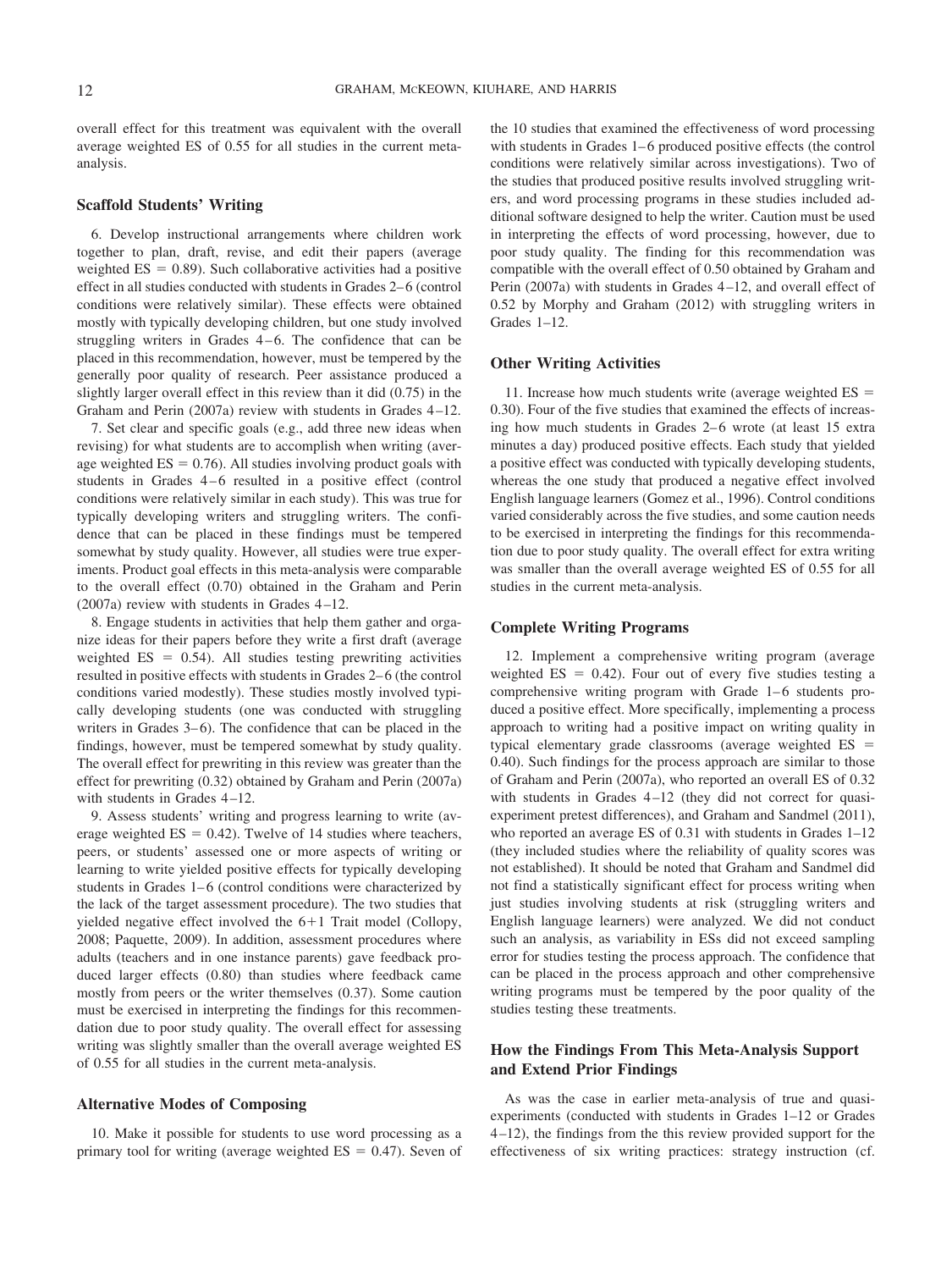Graham, 2006a; Graham & Harris, 2003; Graham & Perin, 2007a); peers working together as they plan, draft, and revise papers (cf. Graham & Perin, 2007a); product goals (cf. Graham & Perin, 2007a); prewriting activities (cf. Graham & Perin, 2007a); word processing (cf. Bangert-Drowns, 1993; Goldberg et al., 2003; Graham & Perin, 2007c; Morphy & Graham, 2012); and the process approach to writing instruction (cf. Graham & Perin, 2007a; Graham & Sandmel, 2011).

The effectiveness of strategy instruction, product goals, prewriting activities, and word processing was also supported in an earlier meta-analysis of single-subject-design research with students in Grades 1–12 (Rogers & Graham, 2008). Moreover, an analysis of qualitative research studying the practices of highly effective teachers in Grades 4–12 (Graham & Perin, 2007b) found that such teachers engaged in two of the practices found effective here: treating writing as a process and teaching students strategies for carrying out these processes. Collectively, the findings from these multiple reviews provide evidence that these six practices are effective with younger as well as older students and that each practice (with the exception of peers working together) is supported by multiple forms of data.

The findings from this meta-analysis extended previous reviews by identifying six additional practices that were effective. This included including self-regulation instruction as part of strategy instruction; teaching text structure, creativity/imagery, and text transcription skills (spelling, handwriting, and keyboarding); assessing students' writing; and increasing how much students write. Although Graham and Perin (2007a) collected enough studies to compute an average weighted ES for text structure instruction and extra writing with students in Grades 4–12, they chose not to do so because of the small number of ESs (five and six, respectively), disparate findings for each treatment, and variability in control conditions. Hillocks (1986) reported an average ES of 0.36 for student evaluation of writing using scales (this finding with older students overlaps somewhat with our finding for assessing writing). Additional research is needed to determine whether the six newly identified practices are effective with older students (this even includes some aspects of teaching transcription skills, such as spelling instruction).

## **Implications for Theory, Policy, Classroom Practices, and Future Research**

**Theory.** The findings from this review provide support for the theoretical contention (see Graham, 2006b) that writing strategies and knowledge play an important role in elementary students' growth as writers. When students receive instruction designed to enhance their strategic prowess as writers (i.e., strategy instruction, adding self-regulation to strategy instruction, creativity/imagery instruction), they become better overall writers. Likewise, when students are taught specific knowledge about how to write (i.e., test structure instruction), the overall quality of their writing improves.

Support for the contention that writing skill development fuels elementary students' growth as writers received only partial support. Teaching text transcription skills such as handwriting, spelling, or typing improved the writing of students in Grades 1–3 (although most of the studies reviewed were conducted with weaker writers). In contrast, grammar instruction had no appreciable effect on writing. Additional research is needed to determine which skills contribute to which students' writing development and when.

**Policy.** Despite the importance of writing, too many students do not develop the writing skills they need to be successful (Salahu-Din, Persky, & Miller, 2008). If this is to change, improving writing instruction must become a national priority (even beyond CCSS).

One possible reason for why writing has played a minor role in past reform efforts is that policy makers may believe that the tools for improving how well students' write do not exist. This metaanalysis and previous ones (e.g., Bangert-Drowns, 1993; Goldberg et al., 2003; Graham & Perin, 2007a, 2007c; Hillocks, 1986) indicate otherwise, as a variety of effective tools for improving the overall quality of students' writing were identified. In addition, previous meta-analysis of true and quasi-experiments demonstrated that writing instruction improves students' reading skills (Graham & Hebert, 2010) and writing about material read or presented in class enhances the learning of such information (Bangert-Drowns et al., 2004; Graham & Hebert, 2010; Graham & Perin, 2007c). Using writing to support student learning likely depends on how well students write. For all of these reasons, it is time for federal, state, and school leaders to step up to the plate and place a greater emphasis on improving students' writing.

**Classroom practices.** Implementing evidence-based writing instruction is a challenging task (Rogers & Graham, 2008). Just because a writing practice was effective in multiple research studies does not guarantee that it will be effective in all other situations. Rarely, if ever, is there a perfect match between the conditions under which the writing practice was implemented in the research studies and the conditions in which it was subsequently put to use in classrooms. Even if there was a good match, the safest course of action is for teachers implementing the writing practice to monitor its effects to be sure it works in their classrooms with their students.

It must also be recognized that we do not know what combination or how much of each of the recommended writing practices in this review or other reviews (e.g., Graham & Perin, 2007c) is needed to maximize writing instruction. There is some preliminary evidence, however, that using different writing practices together can be beneficial (Sadoski, Wilson, & Norton, 1997). Even so, the recommendations for teaching writing from this and other recent reviews (e.g., Graham & Perin, 2007c) are incomplete, as they do not address all aspects of writing (e.g., sentence construction, teaching vocabulary for writing). In any event, if the recommendations in this review are to be implemented, professional development at both the preservice and in-service levels will be critical to ensure teachers learn how to apply them effectively.

Another issue in implementing the writing practices identified in this and other reviews revolves around the different organizational structures or formats for teaching writing that exist in schools. In elementary schools, for example, regular classroom teachers, special education teachers, other specialists (e.g., reading specialists), and aides may all be involved in one or more aspects of writing instruction. In addition, writing might be taught or applied in separate subject areas such as social studies or science. The interaction between these various formats and the writing practices identified here has not been tested. In other words, it is not certain how well the writing practices recommended here would fare in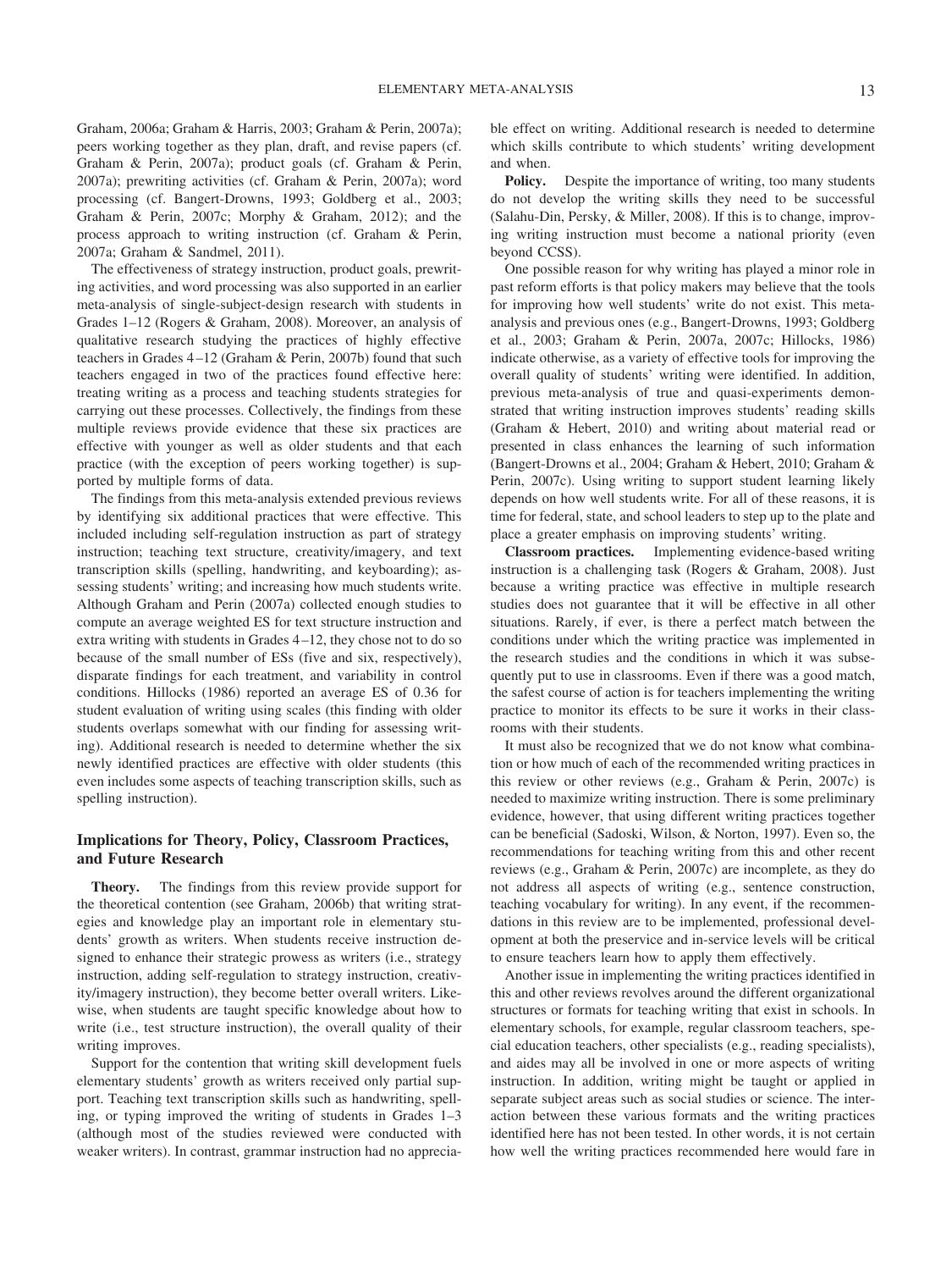each of these different formats. Consequently, before implementing one or more of these practices, teachers should conduct a careful analysis of the organizational structure or format within which it will be placed, with the aim of identifying factors that may facilitate or impede effectiveness.

**Future research.** This review provides important insights into the strengths and weaknesses of true and quasi-experiments testing the effectiveness of specific writing practices with students in the elementary grades. Bluntly put, the quality of much of the intervention research in this area was not what it should be. There were only three writing treatments (i.e., strategy instruction, adding self-regulation to strategy instruction, and teaching transcription skills) where 70% or more of the studies met at least two thirds of the target quality indicators. Across all studies, random assignment of students to conditions was rare (36% of studies), as was controlling for teacher effects (37% of studies). Attrition problems were too common (40% of studies), as were pretest ceiling and floor effects at posttest (27% of studies). Likewise, treatment fidelity was rarely established. There is clearly a need to improve the quality of this research.

Another area of concern involves the actual number of studies that have been conducted. We located 115 true and quasiexperiments conducted with elementary grade students. This compares well with the 123 documents located by Graham and Perin (2007a) applying the same type of research with students in Grades 4–12. However, it is dwarfed by the number of studies conducted by researchers in areas such as reading. Writing has not been a priority for many research funding agencies. This needs to change if we are to develop a better understanding of how to teach writing effectively.

It is also important to note that there are a number of gaps in research and areas where more evidence is needed. For example, most of the research in this meta-analysis focused on typically developing students. We located only 30 studies where an ES could be computed for struggling writers, five studies where this was the case with high-achieving students, and just three studies that were conducted with English language learners or bilingual students. Likewise, some writing treatments have hardly been tested at all (e.g., interactive writing or sentence combining instruction), and there are many writing practices have never been tested. Such gaps must be filled if we are to provide effective writing instruction to all elementary grade students.

Finally, we identified only four writing treatments (process writing, strategy instruction, assessing writing, and word processing) that had been tested in 10 or more studies. Less confidence can be placed in the reliability of an average ES when it is based on a small number of studies. Thus, additional replication is needed for most of the writing treatments examined in this metaanalysis. Beyond replication, all of the writing treatments identified in this review would benefit from additional experimentation. As an example, the effects of strategy instruction were not tested in all grades, with all types of writing genres, or with gifted and English language learners.

#### **Concluding Comments**

Meta-analysis provides a useful tool for drawing "important insight from what might otherwise be a confused and disparate literature" (Bangert-Drowns et al., 2004, p. 52). In the elementary

grades, the writing intervention literature certainly fits this description. Like Hillocks (1986) and Graham and Perin (2007c), we capitalized on the strengths of meta-analysis to identify effective writing treatments for young children. This was a productive strategy, as we identified 13 practices that improved the quality of these students' writing.

#### **References**

References marked with an asterisk indicate studies included in the meta-analysis.

- Alexander, P. (1997). Mapping the multidimensional nature of domain learning: The interplay of cognitive, motivational, and strategic forces. In M. L. Maehr & P. R. Pintrich (Eds.), *Advances in motivation and achievement* (Vol. 10, pp. 213–250). Greenwich, CT: JAI Press.
- \*Anderson, A. A. (1997). *The effects of sociocognitive writing strategy instruction on the writing achievement and writing self-efficacy of students with disabilities and typical achievement in an urban elementary school* (Unpublished doctoral dissertation). University of Houston, Houston, TX.
- Bangert-Drowns, R. L. (1993). The word processor as an instructional tool: A meta-analysis of word processing in writing instruction. *Review of Educational Research, 63,* 69–93.
- Bangert-Drowns, R. L., Hurley, M. M., & Wilkinson, B. (2004). The effects of school-based writing-to-learn interventions on academic achievement: A meta-analysis. *Review of Educational Research, 74,* 29–58. doi:10.3102/00346543074001029
- \*Berninger, V. W., Rutbert, J. E., Abbott, R. D., Garcia, N., Anderson-Youngstrom, M., Brooks, A., & Fulton, C. (2006). Tier 1 and Tier 2 early intervention for handwriting and composing. *Journal of School Psychology, 44,* 3–30. doi:10.1016/j.jsp.2005.12.003
- \*Berninger, V. W., Vaughan, K., Abbott, R. D., Begay, K., Coleman, K. B., Curtain, G., . . . Graham, S. (2002). Teaching spelling and composition alone and together: Implications for the simple view of writing. *Journal of Educational Psychology, 94,* 291–304. doi:10.1037/ 0022-0663.94.2.291
- \*Brunstein, J. C., & Glaser, C. (2011). Testing a path-analytic mediation model of how self-regulated writing strategies improve fourth graders' composition skills: A randomized control trial. *Journal of Educational Psychology, 103,* 922–938. doi:10.1037/a0024622
- \*Bui, Y. N., Schumaker, J. B., & Deshler, D. D. (2006). The effects of strategic writing program for students with and without learning disabilities in inclusive fifth-grade classes. *Learning Disabilities Research and Practice, 21,* 244–260. doi:10.1111/j.1540-5826.2006.00221.x
- \*Carr, E., Bigler, M., & Morningstar, C. (1991). The effects of the CVS strategy on children's learning. In J. Zutell, S. McCormick, L. L. A. Caton, & P. O'Keefe (Eds.), *Learning factors/teacher factors: Issues in literacy research and instruction* (pp. 193–200). Oak Creek, WI: National Reading Conference.
- \*Cheever, M. S. (1987). *The effects of using a word processor on the acquisition of composition skills by the elementary student* (Unpublished doctoral dissertation). Northwestern University, Evanston, IL.
- \*Clippard, D., & Nicaise, M. (1998). Efficacy of writers' workshop for students with significant writing deficits. *Journal of Research in Childhood Education, 13,* 7–26. doi:10.1080/02568549809594723
- \*Collopy, R. M. B. (2008). Professional development and student growth in writing. *Journal of Research in Childhood Education, 23,* 163–178. doi:10.1080/02568540809594653
- Cortina, J. M., & Nouri, H. (2000). *Effect size for ANOVA designs.* Thousand Oaks, CA: Sage.
- \*Croes, M. J. (1990). *The efficacy of employing a writing process approach for the instruction of language arts with learning disabled elementary students* (Unpublished doctoral dissertation). Baylor University, Waco, TX.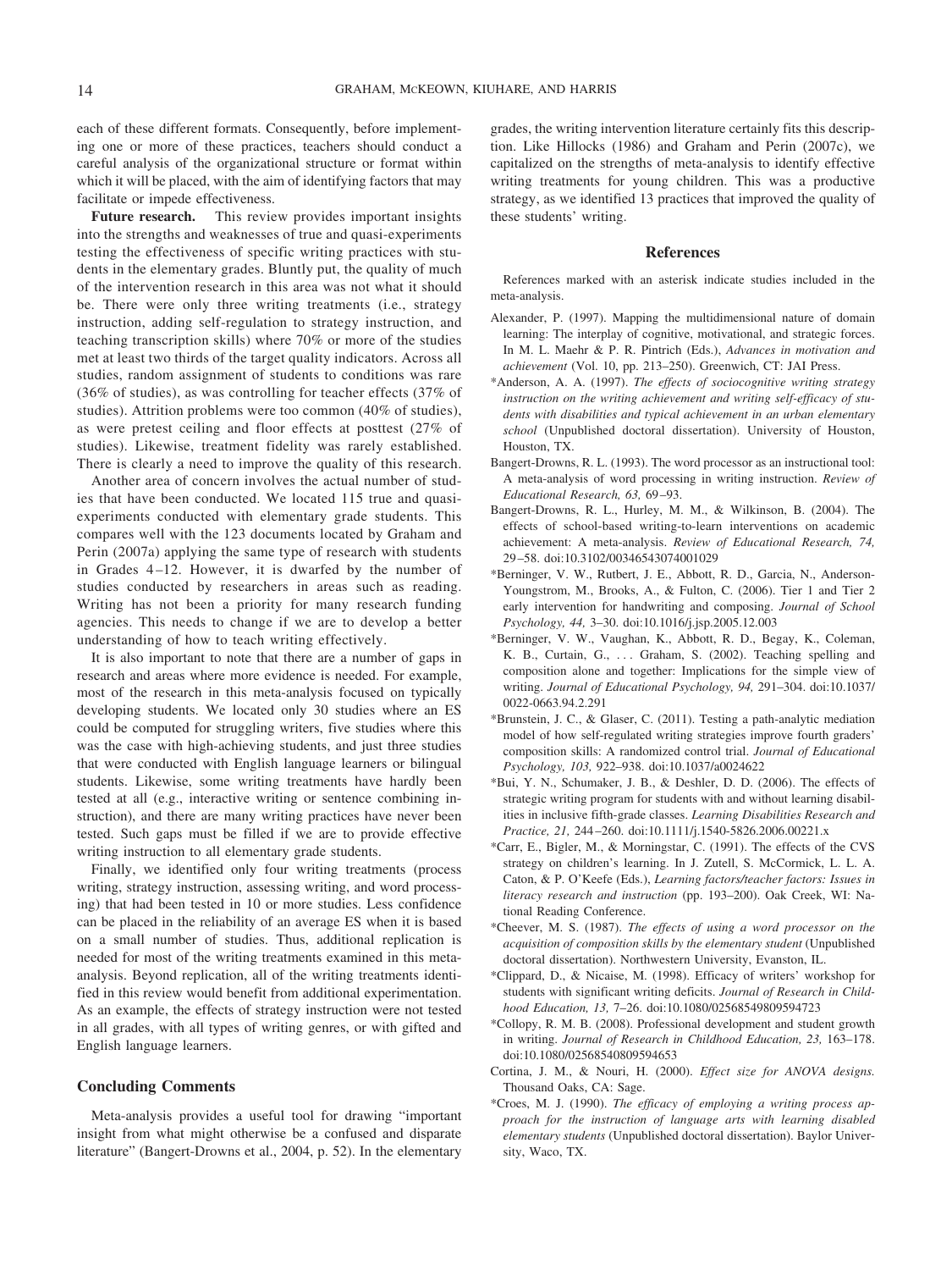- \*Crowhurst, M. (1991). Interrelationships between reading and writing persuasive discourse. *Research in the Teaching of English, 25,* 314–338.
- \*Curry, K. A. (1997). *A comparison of the writing products of students with learning disabilities in inclusive and resource room settings using different writing instruction approaches* (Unpublished doctoral dissertation). Florida Atlantic University, Boca Raton, FL.
- \*Doan, N. K. (2008). *The effects of the Internet on students' essay scores* (Unpublished doctoral dissertation). University of Virginia, Charlottesville.
- \*Dougans, J. Y. (1993). *Teaching writing to fifth-grade children: The process/conference approach versus the traditional method* (Unpublished doctoral dissertation). Temple University, Philadelphia, PA.
- \*Dybdahl, C. S., Shaw, D. G., & Blahous, E. (1997). The impact of the computer on writing: No simple answers. *Computers in the Schools, 13,* 41–53. doi:10.1300/J025v13n03\_05
- \*Eads, V. A. (1989). *A study of the effects of teacher training in writing on students' writing abilities* (Unpublished doctoral dissertation). Baylor University, Waco, TX.
- \*Englert, C. S., Raphael, T. E., Anderson, L. M., Anthony, H. M., & Stevens, D. D. (1991). Making strategies and self-talk visible: Writing instruction in regular and special education classrooms. *American Educational Research Journal, 28,* 337–372.
- \*Englert, C. S., Zhao, Y., Dunsmore, K., Collings, N. Y., & Wolbers, K. (2007). Scaffolding the writing of students with disabilities through procedural facilitation: Using an Internet-based technology to improve performance. *Learning Disability Quarterly, 30,* 9–29. doi:10.2307/ 30035513
- \*Ferretti, R. P., Lewis, W. E., & Andrews-Weckerly, S. (2009). Do goals affect the structure of students' argumentative writing strategies? *Journal of Educational Psychology, 101,* 577–589. doi:10.1037/a0014702
- \*Ferretti, R. P., MacArthur, C. A., & Dowdy, N. S. (2000). The effects of an elaborated goal on the persuasive writing of students with learning disabilities and their normally achieving peers. *Journal of Educational Psychology, 92,* 694–702. doi:10.1037/0022-0663.92.4.694
- Fisher, C. W., & Hiebert, E. H. (1990). Characteristics of tasks in two approaches to literacy instruction. *Elementary School Journal, 91,* 3–18. doi:10.1086/461634
- \*Fitzgerald, J., & Markham, L. R. (1987). Teaching children about revision in writing. *Cognition and Instruction, 4,* 3–24. doi:10.1207/ s1532690xci0401\_1
- Fitzgerald, J., & Shanahan, T. (2000). Reading and writing relations and their development. *Educational Psychologist, 35,* 39–50.
- \*Fitzgerald, J., & Teasley, A. B. (1986). Effects of instruction in narrative structure on children's writing. *Journal of Educational Psychology, 78,* 424–432. doi:10.1037/0022-0663.78.6.424
- \*Fleury, B. N. (1988). *Cumulative editing writing instruction: Implications for staff development* (Unpublished doctoral dissertation). Northern Arizona University, Flagstaff.
- \*Fortner, V. L. (1986). Generalization of creative productive-thinking training to LD students' written expression. *Learning Disability Quarterly, 9,* 274–284. doi:10.2307/1510381
- \*Gambrell, L. B., & Chasen, S. P. (1991). Explicit story structure instruction and the narrative writing of fourth- and fifth-grade below-average readers. *Reading Research and Instruction, 31,* 54–62. doi:10.1080/ 19388079109558071
- Gilbert, J., & Graham, S. (2010). Teaching writing to elementary students in Grades 4–6: A national survey. *Elementary School Journal, 110,* 494–518. doi:10.1086/651193
- \*Ginn, P. V., Keel, M. C., & Fredrick, L. D. (2002). Using "reasoning and writing" with gifted fifth-grade students. *Journal of Direct Instruction, 2,* 41–47.
- \*Glaser, C., & Brunstein, J. C. (2007). Improving fourth-grade students' composition skills: Effects of strategy instruction and self-regulation

procedures. *Journal of Educational Psychology, 99,* 297–310. doi: 10.1037/0022-0663.99.2.297

- \*Glaser, C., Budde, S., & Brunstein, J. C. (2011). *Improving writing competence in fourth-grade classrooms: Effects of a teacherimplemented self-regulated writing program on students' strategyrelated knowledge, planning skills, and writing performance.* Manuscript submitted for publication.
- Goldberg, A., Russell, M., & Cook, A. (2003). The effect of computers on student writing: A meta-analysis of studies from 1992 to 2002. *Journal of Technology, Learning, and Assessment, 2*. Retrieved from http:// escholarship.bc.edu/jtla/vol2/1/
- \*Gomez, R., Jr., Parker, R., Lara-Alecio, R., & Gomez, L. (1996). Process versus product writing with limited English proficient students. *Bilingual Research Journal, 20,* 209–233.
- \*Gordon, C. J., & Braun, C. (1986). Mental processes in reading and writing: A critical look at self-reports as supportive data. *Journal of Educational Research, 79,* 292–301.
- Graham, S. (2006a). Strategy instruction and the teaching of writing: A meta-analysis. In C. A. MacArthur, S. Graham, & J. Fitzgerald (Eds.), *Handbook of writing research* (pp. 187–207). New York, NY: Guilford Press.
- Graham, S. (2006b). Writing. In P. A. Alexander & P. H. Winne (Eds.), *Handbook of educational psychology* (pp. 457–478). Mahwah, NJ: Erlbaum
- Graham, S. (in press). Writing: Grades 3 to 5. In L. Morrow, T. Shanahan, T. K. Wixson (Eds.), *Teaching with the common core standards for English language arts: What educators need to know.* New York, NY: Guilford Press.
- Graham, S., & Harris, K. R. (2003). Students with learning disabilities and the process of writing: A meta-analysis of SRSD studies. In L. Swanson, K. R. Harris, & S. Graham (Eds.), *Handbook of research on learning disabilities* (pp. 323–344). New York, NY: Guilford Press.
- \*Graham, S., & Harris, K. R. (2005, February). *The impact of handwriting and spelling instruction on the writing and reading performance of at-risk first grade writers.* Paper presented at the Pacific Coast Research Conference, San Diego, CA.
- \*Graham, S., & Harris, K. R. (2006, February). *The effects of goal setting in revising on the revising behavior and story writing of fourth grade struggling writers.* Presentation at the Pacific Coast Research Conference, San Diego, CA.
- \*Graham, S., Harris, K. R., & Chorzempa, B. F. (2002). Contribution of spelling instruction to the spelling, writing, and reading of poor spellers. *Journal of Educational Psychology, 94,* 669–686. doi:10.1037/0022- 0663.94.4.669
- \*Graham, S., Harris, K. R., & Fink, B. (2000). Is handwriting causally related to learning to write? Treatment of handwriting problems in beginning writers. *Journal of Educational Psychology, 92,* 620–633. doi:10.1037/0022-0663.92.4.620
- \*Graham, S., Harris, K. R., & Mason, L. (2005). Improving the writing performance, knowledge, and self-efficacy of struggling young writers: The effects of self-regulated strategy development. *Contemporary Educational Psychology, 30,* 207–241. doi:10.1016/j.cedpsych.2004 .08.001
- Graham, S., & Hebert, M. (2010). *Writing to reading: Evidence for how writing can improve reading.* Washington, DC: Alliance for Excellence in Education.
- Graham, S., Hebert, M., & Harris, K. (2011). Throw 'em out or make 'em better? State and district high-stakes writing assessments. *Focus on Exceptional Children, 44*(1), 1–12.
- \*Graham, S., MacArthur, C., & Schwartz, S. (1995). Effects of goal setting and procedural facilitation on the revising behavior and writing performance of students with writing and learning problems. *Journal of Educational Psychology, 87,* 230–240. doi:10.1037/0022-0663.87.2.230
- Graham, S., & Perrin, D. (2007a). A meta-analysis of writing instruction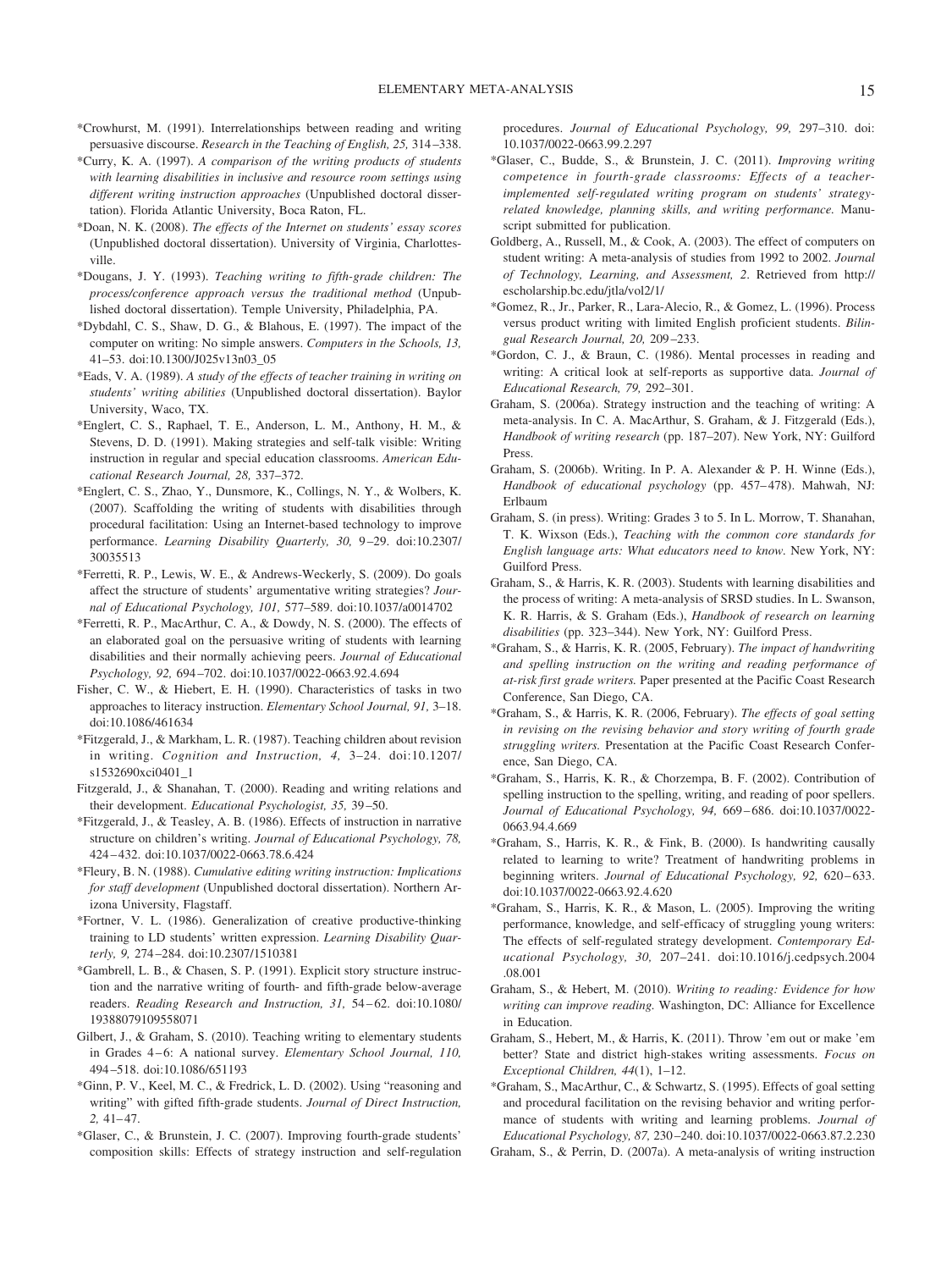for adolescent students. *Journal of Educational Psychology, 99,* 445– 476. doi:10.1037/0022-0663.99.3.445

- Graham, S., & Perrin, D. (2007b). What we know, what we still need to know: Teaching adolescents to write. *Scientific Studies of Reading, 11,* 313–335. doi:10.1080/10888430701530664
- Graham, S., & Perrin, D. (2007c). *Writing next: Effective strategies to improve writing of adolescents in middle and high schools.* Washington, DC: Alliance for Excellence in Education.
- Graham, S., & Sandmel, K. (2011). The process writing approach: A meta-analysis. *Journal of Educational Research, 104,* 396–407. doi: 10.1080/00220671.2010.488703
- \*Green, L. C. (1991). *The effects of word processing and a process approach to writing on the reading and writing achievement, revision and editing strategies, and attitudes toward writing of third-grade Mexican-American students* (Unpublished doctoral dissertation). University of Texas at Austin, Austin.
- \*Grejda, G. H., & Hannafin, M. J. (1992). Effects of word processing on sixth graders' holistic writing and revisions. *Journal of Education Research, 85,* 144–149. doi:10.1080/00220671.1992.9944430
- \*Guastello, E. F. (2001). Parents as partners: Improving children's writing. In W. M. Linek, E. G. Sturtevant, J. A. R. Dugan, & P. E. Linder (Eds.), *Celebrating the voices of literacy: Yearbook of the College Reading Association* (pp. 279–295). Readyville, TN: College Reading Association
- \*Hamilton, A. C. (1992). *Performance assessment of personal correspondence on the development of written language use and functions in traditional and process writing second-grade classrooms* (Unpublished doctoral dissertation). University of Alabama at Birmingham.
- Harris, K. R., & Graham, S. (1996). *Making the writing process work: Strategies for composition and self-regulation* (2nd ed.). Cambridge, MA: Brookline Books.
- \*Harris, K. R., & Graham, S. (2004, February). *The effects of teacher-led SRSD instruction on the writing performance of struggling writers.* Paper presented at the Pacific Coast Research Conference, San Diego, CA.
- \*Harris, K. R., Graham, S., & Mason, L. H. (2006). Improving the writing knowledge and motivation of struggling young writers: Effects of selfregulated strategy development with and without peer support. *American Educational Research Journal, 43,* 295–340. doi:10.3102/ 00028312043002295
- \*Harris, K. R., Lane, K., Driscoll, S., Graham, S., Wilson, K., & Sandmel, K. (2011). *Teacher-implemented class-wide writing intervention using self-regulated strategy development for students with and without behavior concerns: A randomized controlled trial.* Manuscript submitted for publication.
- Hedges, L. V., & Hedberg, E. C. (2007). Intraclass correlation values for planning group-randomized trials in education. *Educational Evaluation and Policy Analysis, 29,* 60–87. doi:10.3102/0162373707299706
- Hillocks, G., Jr. (1986). *Research on written composition: New directions for teaching.* Urbana, IL: National Council of Teachers of English.
- \*Holliway, D. R. (2004). Through the eyes of my reader: A strategy for improving audience perspective in children's descriptive writing. *Journal of Research in Childhood Education, 18,* 334–349. doi:10.1080/ 02568540409595045
- \*Jampole, E. S., Konopak, B. C., Readence, J. E., & Moser, E. B. (1991). Using mental imagery to enhance gifted elementary students' creative writing. *Reading Psychology, 12,* 183–197. doi:10.1080/ 0270271910120301
- \*Jampole, E. S., Mathews, F. N., & Konopak, B. C. (1994). Academically gifted students' use of imagery for creative writing. *Journal of Creative Behavior, 28,* 1–15. doi:10.1002/j.2162-6057.1994.tb00715.x
- \*Jones, D. (2004). *Automaticity of the transcription process in the production of written text* (Unpublished doctoral dissertation). University of Queensland, Australia.
- \*Jones, D., & Christensen, C. A. (1999). Relationship between automatic-

ity in handwriting and students' ability to generate written text. *Journal of Educational Psychology, 91,* 44–49. doi:10.1037/0022-0663.91.1.44

- \*Kaminski, R. F. (1994). *Impact of writing instruction on fourth-grade students' responses to children's literature* (Unpublished doctoral dissertation). University of Pittsburgh, Pittsburgh, PA.
- \*Kelley, K. R. (1984). *The effect of writing instruction on reading comprehension and story writing ability* (Unpublished doctoral dissertation). University of Pittsburgh, Pittsburgh, PA.
- \*Kerchner, L. B., & Kistinger, B. J. (1984). Language processing/word processing: Written expression, computers and learning disabled students. *Learning Disability Quarterly, 7,* 329–335. doi:10.2307/1510232
- \*Kirby, C. (1987). *The use of language experience activities in teaching writing to elementary students of limited English proficiency* (Unpublished doctoral dissertation). University of South Florida, Tampa.
- \*Klesius, J. P., Griffith, P. L., & Zielonka, P. (1991). A whole language and traditional instruction comparison: Overall effectiveness and development of the alphabetic principle. *Reading Research and Instruction, 30,* 47–61. doi:10.1080/19388079109558041
- \*Kozlow, M., & Bellamy, P. (2004). *Experimental study on the impact of the 61 Trait writing model on student achievement in writing.* Portland, OR: Northwest Regional Educational Laboratory.
- \*Kurtz, H. (1987). *Effects of specific strategy training on the written expression of learning disabled students Grades 3– 6* (Doctoral dissertation). Available from ProQuest Dissertations and Theses database. (UMI No. 8825160)
- \*Lane, K., Harris, K. R., Graham, S., Driscoll, S., Sandmel, K., Morphy, P., ... House, E. (in press). The effects of self-regulated strategy development for second grade students with writing and behavioral difficulties: A randomized control trial. *Journal of Research on Educational Effectiveness.*
- \*Lanter, S., Braganca, R., & Rukavina, I. (1987). *Writing with microcomputers in the elementary grades: Process, roles, attitudes, and products.* Toronto, Canada: Ontario Department of Education.
- Lipsey, M. W, & Wilson, D. B. (2001). *Practical meta-analysis.* Thousand Oaks, CA: Sage.
- \*Loader, L. M. (1989). *The effects of the semantic organizer on writing ability and motivation with fourth grade students* (Unpublished doctoral dissertation). University of Connecticut, Storrs.
- \*MacArthur, C. A., Graham, S., Schwartz, S. S., & Schafer, W. D. (1995). Evaluation of a writing instruction model that integrated a process approach, strategy instruction, and word processing. *Learning Disability Quarterly, 18,* 278–291. doi:10.2307/1511234
- \*MacArthur, C. A., Schwartz, S. S., & Graham, S. (1991). Effects of reciprocal peer revision strategy in special education classrooms. *Learning Disabilities Research and Practice, 6,* 201–210.
- \*McNulty, D. M. (1980). *An examination of the quality of fourth grade children's creative writing resulting from three approaches of motivation involving stimulus, questioning, and verbal interaction* (Unpublished doctoral dissertation). University of Iowa, Iowa City.
- \*Meyer, E., Abrami, P. C., Wade, C. A., Aslan, O., & Deault, L. (2010). Improving literacy and metacognition with electronic portfolios: Teaching and learning with ePearl. *Computers & Education, 55,* 84–91. doi:10.1016/j.compedu.2009.12.005
- \*Midgette, E., Haria, P., & MacArthur, C. (2008). The effects of content and audience awareness goals for revision on the persuasive essays of fifth- and eighth-grade students. *Reading and Writing, 21,* 131–151. doi:10.1007/s11145-007-9067-9
- \*Minns, G. (1989). *Effects of a video program on the writing of second grade students* (Unpublished doctoral dissertation). University of Rochester, Rochester, NY.
- \*Moore, B. H., & Caldwell, H. (1993). Drama and drawing for narrative writing in primary grades. *Journal of Educational Research, 87,* 100– 110. doi:10.1080/00220671.1993.9941173
- \*Moore, M. A., & Turner, S. (1988). Evaluating the use of word processors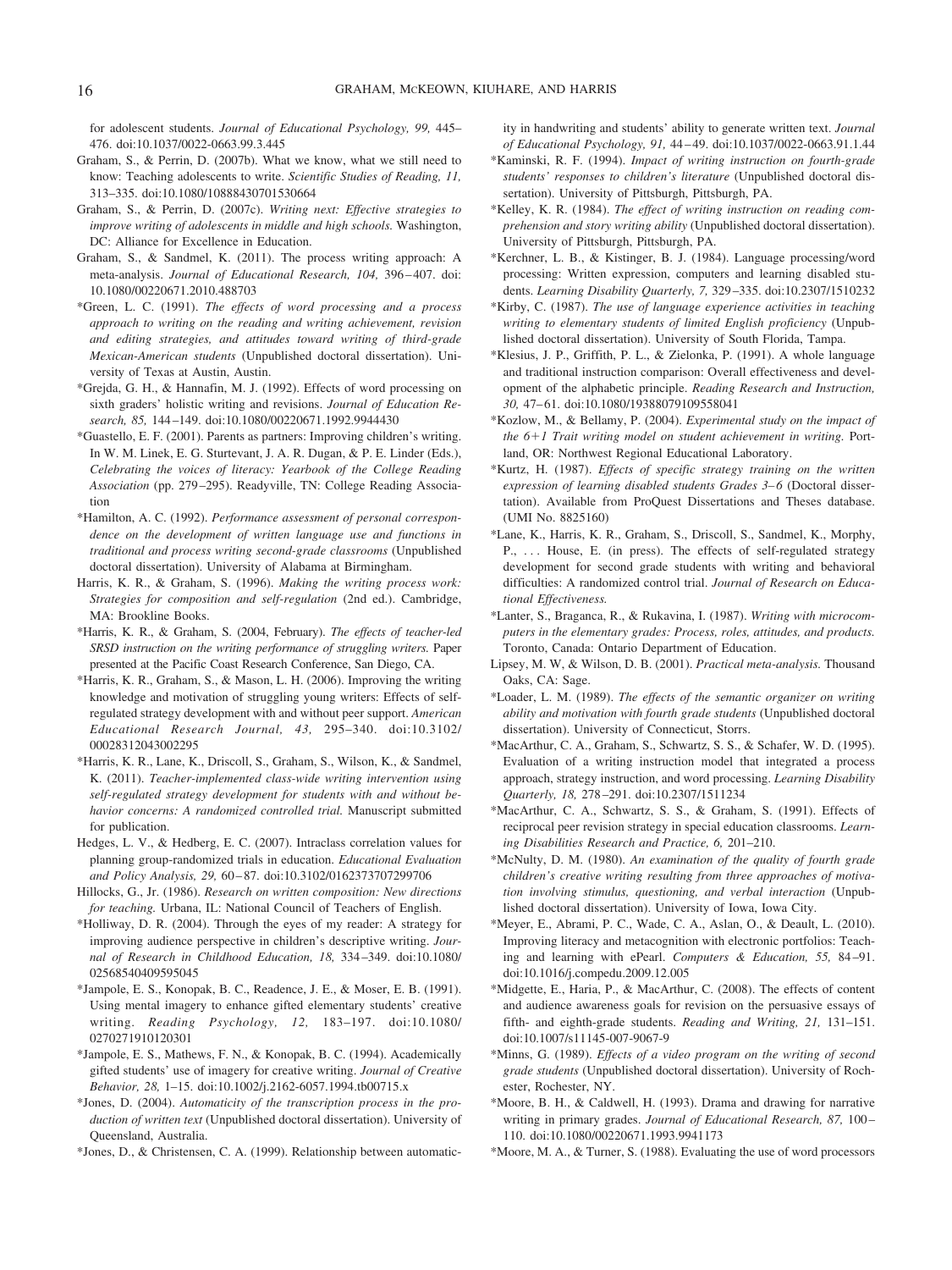in teaching writing composition. *Florida Journal of Educational Research, 30,* 73–82.

- Morphy, P., & Graham, S. (2012). Word processing programs and weaker writers/readers: A meta-analysis of research findings. *Reading and Writing, 25,* 641–678. doi:10.1007/s11145-010-9292-5
- National Governors Association & Council of Chief School Officers. (2010). *Common core state standards.* Retrieved from http:// www.corestandards.org
- \*Norris, E. A., Reichard, C., & Mokhtari, K. (1997). The influence of drawing on third graders' writing performance. *Reading Horizons, 38,* 13–30.
- \*Olson, V. B. (1990). The revising processes of sixth-grade writers with and without peer feedback. *Journal of Educational Research, 84,* 22–29.
- \*Owston, R. D., & Wideman, H. H. (1997). Word processors and children's writing in a high-computer-access setting. *Journal of Research on Computing in Education, 30,* 202–220.
- \*Pantier, T. F. (1999). *A comparison of writing performance of fifth grade students using the process writing approach and the Shurley Method* (Unpublished doctoral dissertation). Oklahoma State University, Stillwater.
- \*Paquette, K. R. (2009). Integrating the  $6+1$  writing traits model with cross-age tutoring: An investigation of elementary students' writing development. *Literacy Research and Instruction, 48,* 28–38. doi: 10.1080/19388070802226261
- \*Pearce-Burrows, A. J. (1991). *The differential effects of using the computer in a process writing program on the writing quality and quantity of third and fourth grade pupils* (Unpublished doctoral thesis). University of Alberta, Edmonton, Canada.
- \*Peters, P. A. (1991). *A self-generated writing program and its effects on the writing and reading growth in second grade children* (Unpublished doctoral dissertation). Boston University, Boston, MA.
- \*Pritchard, R. J., & Marshall, J. C. (1994). Evaluation of a tiered model for staff development in writing. *Research in the Teaching of English, 28,* 259–285.
- \*Raphael, T. E., Englert, C. S., & Kirschner, B. W. (1986). *The impact of text structure instruction and social context on students' comprehension and production of expository text.* East Lansing, MI: Institute for Research on Teaching.
- \*Reece, J. E., & Cumming, G. (1996). Evaluating speech-based composition methods: Planning, dictation and the listening word processor. In C. M. Levy & S. Ransdell (Eds.), *The science of writing: Theories, methods, individual differences, and applications* (pp. 361–380). Mahwah, NJ: Erlbaum.
- \*Riley, V. J. (1997). *The effects of repeated writing and story grammar instruction on the writing performance of third, fourth, and fifth grade students* (Unpublished doctoral dissertation). University of Minnesota, Twin Cities.
- \*Roberts, C. (2002). *The influence of teachers' professional development at the Tampa Bay Area Writing Project on student writing performance* (Unpublished doctoral dissertation). University of South Florida, Tampa.
- Rock, J. L. (2007). *The impact of short-term use of Criterion on writing skills in ninth grade* (Research Rep. No. RR-07-07). Princeton, NJ: Educational Testing Service.
- Rogers, L. A., & Graham, S. (2008). A meta-analysis of single subject design writing intervention research. *Journal of Educational Psychology, 100,* 879–906. doi:10.1037/0022-0663.100.4.879
- \*Rosenthal, B. (2006). *Improving elementary-age children's writing fluency: A comparison of improvement based on performance feedback frequency* (Doctoral dissertation). Available from ProQuest Dissertations and Theses database. (UMI No. 3242508)
- \*Ross, J. A., Rolheiser, C., & Hogaboam-Gray, A. (1999). Effects of self-evaluation training on narrative writing. *Assessing Writing, 6,* 107– 132. doi:10.1016/S1075-2935(99)00003-3
- \*Rutberg, J. L. (1998). *A comparison of two treatments for remediating handwriting disabilities* (Unpublished doctoral dissertation). University of Washington, Seattle.
- Sadoski, M., Willson, V., & Norton, D. (1997). The relative contribution of research-based composition activities to writing improvement in lower and middle grades. *Research in the Teaching of English, 31,* 120–150.
- Salahu-Din, D., Persky, H., & Miller, J. (2008). *The nation's report card: Writing 2007* (NCES 2008-468). Washington, DC: National Center for Education Statistics.
- \*Sawyer, R. J., Graham, S., & Harris, K. R. (1992). Direct teaching, strategy instruction, and strategy instruction with explicit selfregulation: Effects on the composition skills and self-efficacy of students with learning disabilities. *Journal of Educational Psychology, 84,* 340– 352. doi:10.1037/0022-0663.84.3.340
- \*Schunk, D. H., & Swartz, C. W. (1993a). Goals and progress feedback: Effects on self-efficacy and writing achievement. *Contemporary Educational Psychology, 18,* 337–354. doi:10.1006/ceps.1993.1024
- \*Schunk, D. H., & Swartz, C. W. (1993b). Writing strategy instruction with gifted students: Effects of goals and feedback on self-efficacy and skills. *Roeper Review, 15,* 225–230. doi:10.1080/02783199309553512
- \*Shorter, L. L. (2001). *Keyboarding versus handwriting: Effects on the composition fluency and composition quality of third grade students* (Unpublished doctoral dissertation). University of South Alabama, Mobile.
- \*Sinclair, J. P. (2005). *The effects of explicit instruction on the structure of urban minority children's academic writing* (Doctoral dissertation). Available from ProQuest Dissertations and Theses database. (UMI No. 3169873)
- Slavin, R., Madden, N., & Karweit, N. (1989). Effective programs for students at risk: Conclusions for practice and policy. In R. E. Slavin, N. L. Karweit, & N. A. Madden (Eds.), *Effective programs for students at risk* (pp. 21–54). Boston, MA: Allyn & Bacon.
- \*Soundy, C. S. (1987). *Effect of writing experiences in the expressive mode on children's reading comprehension and writing ability* (Unpublished doctoral dissertation). Rutgers, The State University of New Jersey, New Brunswick.
- \*Stewart, J. A. (1999). *Effects of peripheral word processing keyboards on writing achievement of fourth graders* (Unpublished doctoral dissertation). Baylor University, Waco, TX.
- \*Stoddard, E. P. (1982). *The combined effect of creative thinking and sentence-combining activities on the writing ability of above average ability fifth and sixth grade students* (Unpublished doctoral dissertation). University of Connecticut, Storrs, CT.
- Stotsky, S. (1988). Commentary. *Research in the Teaching of English, 22,* 89–99.
- \*Swain, S. S., Graves, R. L., & Morse, D. T. (2007). *Effects of NWP teaching strategies on elementary students' writing.* Berkeley, CA: National Writing Project, University of California.
- \*Thibodeau, A. E. (1964). *Improving composition writing with grammar and organization exercises utilizing differentiated group patterns* (Unpublished doctoral dissertation). Boston University School of Education, Boston, MA.
- \*Thibodeau, A. L. (1964). *A study of the effects of elaborative thinking and vocabulary enrichment exercises on written composition* (Unpublished doctoral dissertation). Boston University School of Education, Boston, MA.
- \*Torrance, M., Fidalgo, R., & García, J.-N. (2007). The teachability and effectiveness of cognitive self-regulation in sixth-grade writers. *Learning and Instruction, 17,* 265–285. doi:10.1016/j.learninstruc.2007 .02.003
- \*Tracy, B., Reid, R., & Graham, S. (2009). Teaching young students strategies for planning and drafting stories: The impact of self-regulated strategy development. *Journal of Educational Research, 102,* 323–331. doi:10.3200/JOER.102.5.323-332
- \*Troia, G. A., & Graham, S. (2002). The effectiveness of a highly explicit,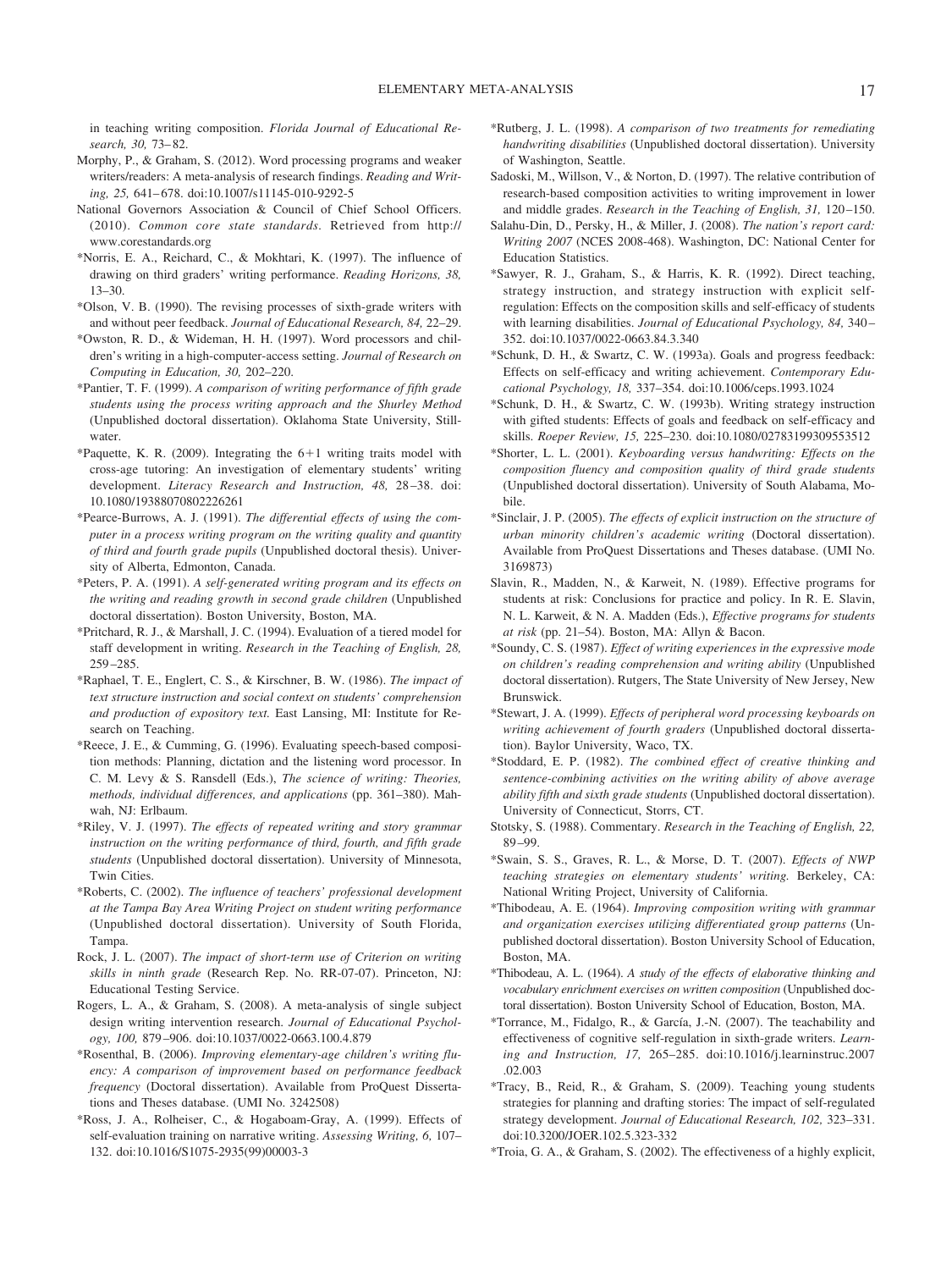teacher-directed strategy instruction routine: Changing the writing performance of students with learning disabilities. *Journal of Learning Disabilities, 35,* 290–305. doi:10.1177/00222194020350040101

- Tukey, J. (1977). *Exploratory data analysis.* Reading, MA: Addison-Wesley.
- \*Umbach, B. T. (1990). *A comparison of two methods of teaching written language to low-performing fourth graders in two rural schools* (Unpublished doctoral dissertation). Auburn University, Auburn, AL.
- \*Walser, T. M. (2000). *Teaching self-management of writing strategies to promote transfer* (Unpublished doctoral dissertation). Utah State University, Logan.
- \*Warrington, J. R. (1999). *A study of the effects of regular use of semantic webs on writing performance of fourth graders* (Unpublished doctoral dissertation). Wilmington College, Wilmington, OH.
- \*Weiss, D. H. (1992). *The effects of writing process instruction on the writing and reading performance of students with learning disabilities* (Unpublished doctoral dissertation). Florida International University, Miami.
- \*Welch, M. (1992). The PLEASE strategy: A metacognitive learning strategy for improving the paragraph writing of students with mild disabilities. *Learning Disability Quarterly, 15,* 119–128. doi:10.2307/ 1511013
- \*Wetzel, K. A. (1985). *The effect of using computer in a process writing program on the writing quality of third, fourth, and fifth grade pupils* (Unpublished doctoral dissertation). University of Oregon, Eugene.
- \*Wienke, J. W. (1981). *Strategies for improving elementary school students' writing skills.* (ERIC Document Reproduction Service No. ED209679)
- \*Wolter, D. R. (1975). *Effect of feedback on performance on a creative writing task* (Unpublished doctoral dissertation). University of Michigan, Ann Arbor.
- \*Wong, B. Y. L., Hoskyn, M., Jai, D., Ellis, P., & Watson, K. (2008). The comparative efficacy of two approaches to teaching sixth graders opinion essay writing. *Contemporary Educational Psychology, 33,* 757–784. doi:10.1016/j.cedpsych.2007.12.004
- \*Yarrow, F., & Topping, K. J. (2001). Collaborative writing: The effects of metacognitive prompting and structured peer interaction. *British Journal of Educational Psychology, 71,* 261–282. doi: 10.1348/000709901158514
- \*Young, E. A. (2000). *Enhancing student writing by teaching selfassessment strategies that incorporate the criteria of good writing* (Unpublished doctoral dissertation). Rutgers, The State University of New Jersey, New Brunswick.
- \*Zhang, Y., Brooks, D. W., Fields, T., & Redelfs, M. (1995). Quality of writing by elementary students with learning disabilities. *Journal of Research on Computing in Education, 27,* 483–499.

Received July 1, 2011 Revision received February 20, 2012

Accepted May 13, 2012  $\blacksquare$